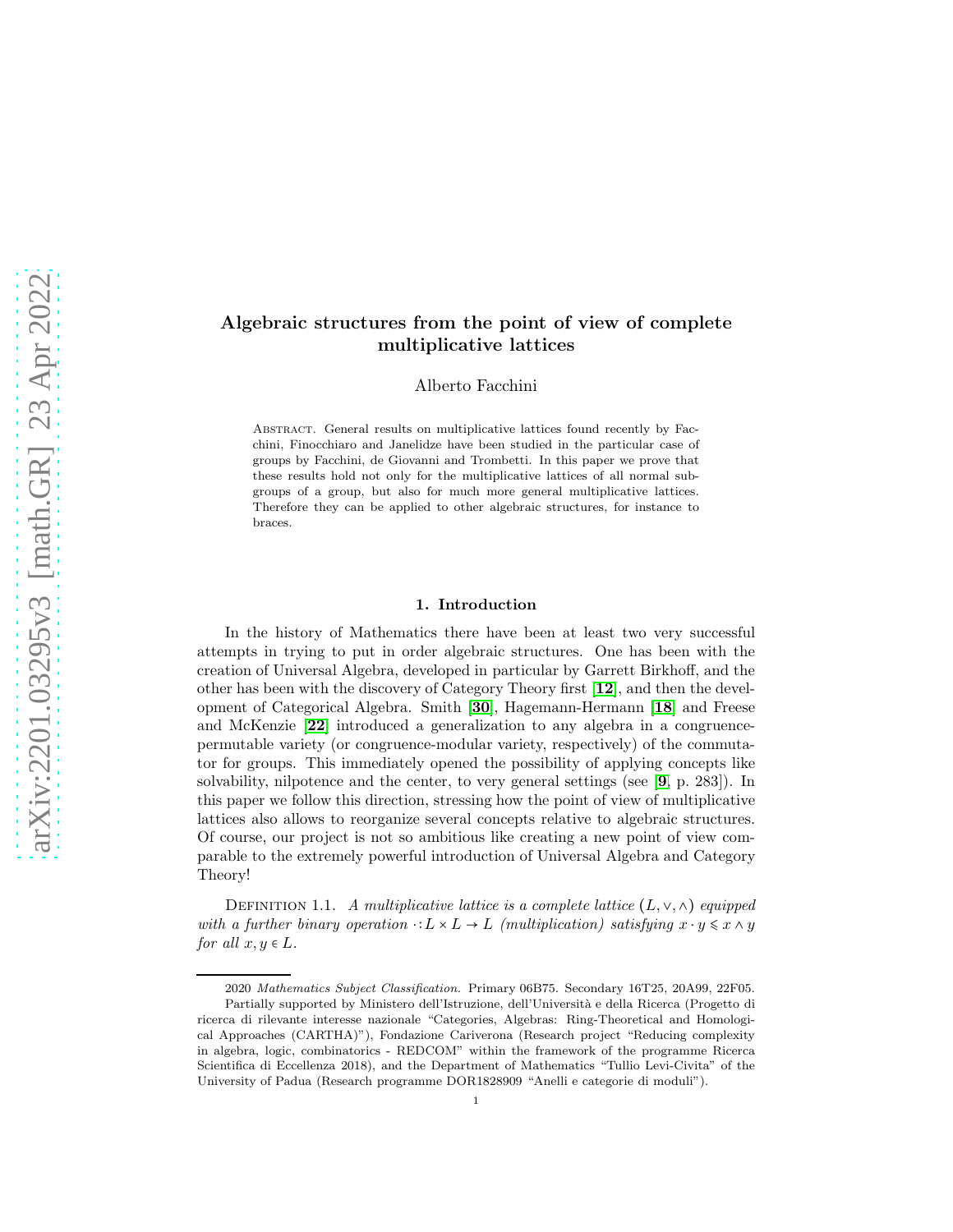As usual, we will often write xy instead of  $x \cdot y$ . The smallest and the largest elements of the complete lattice  $L$  will be denoted by 0 and 1, respectively. Notice that 1 is not an identity for the multiplication  $\cdot$ , in general.

Multiplicative lattices are an algebraic structure to which little attention has been devoted, but which already appeared in Krull [25], and has been studied by M. Ward [33, 34], M. Ward and R. P. Dilworth [35], D. D. Anderson [2, [3](#page-16-1)], E. W. Johnson, and J. A. Johnson [[19,](#page-17-4) [20](#page-17-5)]. In all these papers, further axioms are required: associativity or commutativity of multiplication, distributivity of multiplication with respect to the join ∨, existence of an identity, compatibility of multiplication and partial order, the multiplication is the meet ∧, and so on. We don't require any of these further conditions.

It is better to view a multiplicative lattice L not as a complete lattices like in Definition [1.1,](#page-0-0) but as a complete join-semilattice  $(L, \vee)$  necessarily with 0 and 1. Let's be more precise. A *join-semilattice* is a partially ordered set that has a join (a least upper bound) for any nonempty finite subset. Equivalently, a join-semilattice is an algebraic structure  $(L, \vee)$  for which  $\vee$  is a binary operation that is associative, commutative and in which every element of L is idempotent. A *complete* joinsemilattice is a partially ordered set (define  $x \leq y$  if and only if  $x \vee y = y$ ) that has a join (a least upper bound) for any subset. In a complete join-semilattice a meet (a greatest lower bound) also exists for any subset, so that complete joinsemilattices are exactly complete lattices. Every complete join-semilattice has a least element 0 (the least upper bound of the empty subset) and a greatest element 1 (the least upper bound of the improper subset). If we view a complete joinsemilattice as an algebraic structure  $(L, \vee, 0, 1)$ , then  $(L, \vee, 0)$  is a commutative monoid in which every element is idempotent and in which the identity for the operation  $\vee$  is 0, and  $(L, \vee, 0, 1)$  is a commutative monoid with zero in which every element is idempotent, the identity for the operation  $\vee$  is 0, and the zero is 1 (because  $x \vee 1 = 1$  for every  $x \in L$ ). This argument could seem annoying, but it is necessary in order to explain the notion of morphism of multiplicative lattices: there is no difference between complete lattices and complete join-semilattices, but the difference is in morphisms: a morphism  $f: L \to M$  of complete join-semilattices is a mapping such that  $f(\vee X) = \vee f(X)$  for every subset X of L.

It is better not to look at multiplicative lattices as complete lattices  $(L, \vee, \wedge)$ with a further third operation  $\cdot$ : it is better to view them as complete joinsemilattices  $(L, \vee)$  with a further second operation  $\cdot$  for which  $x \cdot y \leq x$  and  $x \cdot y \leq y$ for every  $x, y \in L$ . In some sense, the operation  $\cdot$  in multiplicative lattices is a replacement of the operation ∧. That is, in some sense, multiplicative lattices are deformations of lattices: given a lattice  $(L, \vee, \wedge)$ , the operation  $\vee$  remains, but the operation  $\wedge$  is replaced by the multiplication  $\cdot$ , and  $xy \leq x, xy \leq y$  for every  $x, y \in L$ .

<span id="page-1-0"></span>LEMMA 1.2. If  $f: L \to M$  is a morphism of complete join-semilattices, then *there is a unique morphism*  $u: M \to L$  *of complete meet-semilattices such that, for every*  $x \in L$  *and every*  $y \in M$ ,  $f(x) \leq y \Leftrightarrow x \leq u(y)$ .

Considering the complete lattices  $L$  and  $M$  as categories,  $u$  is a right adjoint of f. The category CML of complete multiplicative lattices is the category whose morphisms are the morphisms  $f: L \to M$  of complete join-semilattices such that  $f(x) f(x') \leq f(xx')$  for all  $x, x' \in L$ . Thus a morphism of complete multiplicative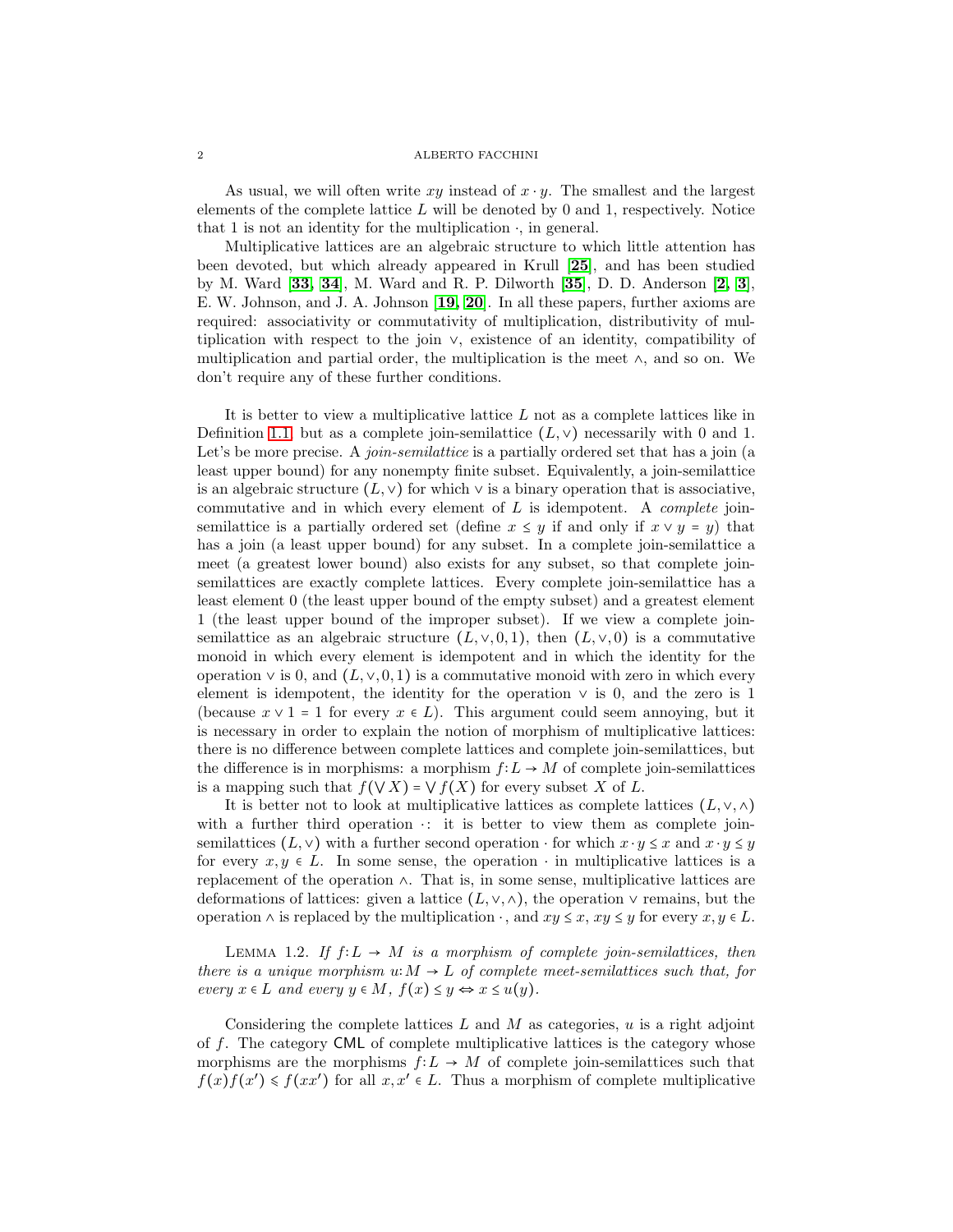lattice is a mapping  $f: L \to M$  such that  $f(\vee X) = \vee f(X)$  for every subset X of L,  $f(x)f(x') \leq f(xx')$  for all  $x, x' \in L$ , and  $f(1) = 1$ .

This paper strongly depends on the papers [[13](#page-17-6)] and [[14](#page-17-7)].

## <span id="page-2-0"></span>2. Prime elements and Zariski spectrum of a multiplicative lattice

The content of this section is taken from  $[13]$  $[13]$  $[13]$ . Let L be a multiplicative lattice. An element p of L is a *prime element* of L if  $p \neq 1$  and

$$
xy \leq p \Rightarrow (x \leq p \text{ or } y \leq p)
$$

for every  $x, y \in L$ . The set  $Spec(L)$  of all prime elements of L is the *Zariski spectrum* (or the *prime spectrum*) of L.

Let  $\mathcal{P}(\text{Spec}(L))$  be the power set of  $\text{Spec}(L)$ , that is, the set of all subsets of  $Spec(L)$ . We can define two mappings

$$
V: L \to \mathcal{P}(\operatorname{Spec}(L))
$$

by

$$
V(x) = \{ p \in \text{Spec}(L) \mid x \leq p \}
$$

for every  $x \in L$ , and

 $I: \mathcal{P}(\text{Spec}(L)) \to L,$ 

defined by  $I(X) = \bigwedge X$  for every subset X of Spec(L).

If we view V as a mapping  $V: L \to \mathcal{P}(\mathrm{Spec}(L))^{op}$ , then V turns out to be a morphism of complete join-semilattices (i.e.,  $V(\forall X) = \bigcap_{x \in X} V(x)$  for every subset X of L), and  $I: \mathcal{P}(\text{Spec}(L))^{op} \to L$  is the right adjoint of V in the sense of Lemma [1.2.](#page-1-0) The mapping  $V: L \to \mathcal{P}(\text{Spec}(L))$  has two further important properties:

(1) V transforms the multiplication in L into the union in  $\mathcal{P}(\text{Spec}(L))$ , that is, V is a magma morphism of the magma  $(L, \cdot)$  into the magma (the commutative monoid)  $(\mathcal{P}(\text{Spec}(L)), \cup)$ :

$$
V(xy) = V(x) \cup V(y) \quad \text{for every } x, y \in L,
$$

and  $V(1) = \emptyset$ . Hence V is a morphism of multiplicative lattices of  $(L, \vee, \cdot)$  into the multiplicative lattice  $(\mathcal{P}(\text{Spec}(L))^{\text{op}}, \cap, \cup)$ .

(2) The image  $V(L)$  of the mapping V satisfies the axioms for the closed sets of a topology on  $Spec(L)$ , called the *Zariski topology*, and  $Spec(L)$  with this topology turns out to be a sober topological space [[13](#page-17-6), Lemma 2.6].

From the fact that  $I$  is a right adjoint of  $V$ , we get that  $V$  and  $I$  induce mutually inverse antiisomorphisms of partially ordered sets between the partially ordered subset Rad(L) :=  $I(\mathcal{P}(\text{Spec}(L)))$  of L and the partially ordered subset  $V(L)$  of  $\mathcal{P}(\text{Spec}(L))$ . Hence, we have a lattice isomorphism between Rad(L), the lattice of all elements of L that are intersections of primes, and  $\Omega(Spec(L))$ , the lattice of all open subsets of the Zariski space  $Spec(L)$ . We will come back to the elements of L that are intersections of primes in Proposition [4.10.](#page-7-0)

Since  $\Omega(\text{Spec}(L))$  is a sublattice of the distributive lattice  $\mathcal{P}(\text{Spec}(L))$ , it follows that the lattices  $\text{Rad}(L) \cong \Omega(\text{Spec}(L))$  are also distributive lattices, which are complete (though joins of infinite subsets in  $Rad(L)$  are not the same as in L, and meets of infinite subsets of  $\Omega(\operatorname{Spec}(L))$  are not the same as in  $\mathcal{P}(\operatorname{Spec}(L))$ , but are the interiors of the intersections).

THEOREM 2.1. [[13](#page-17-6), Theorem 3.2] *Let*  $f: L \rightarrow M$  *be a morphism in* CML *and let*  $u: M \to L$  *be its right adjoint. Then:*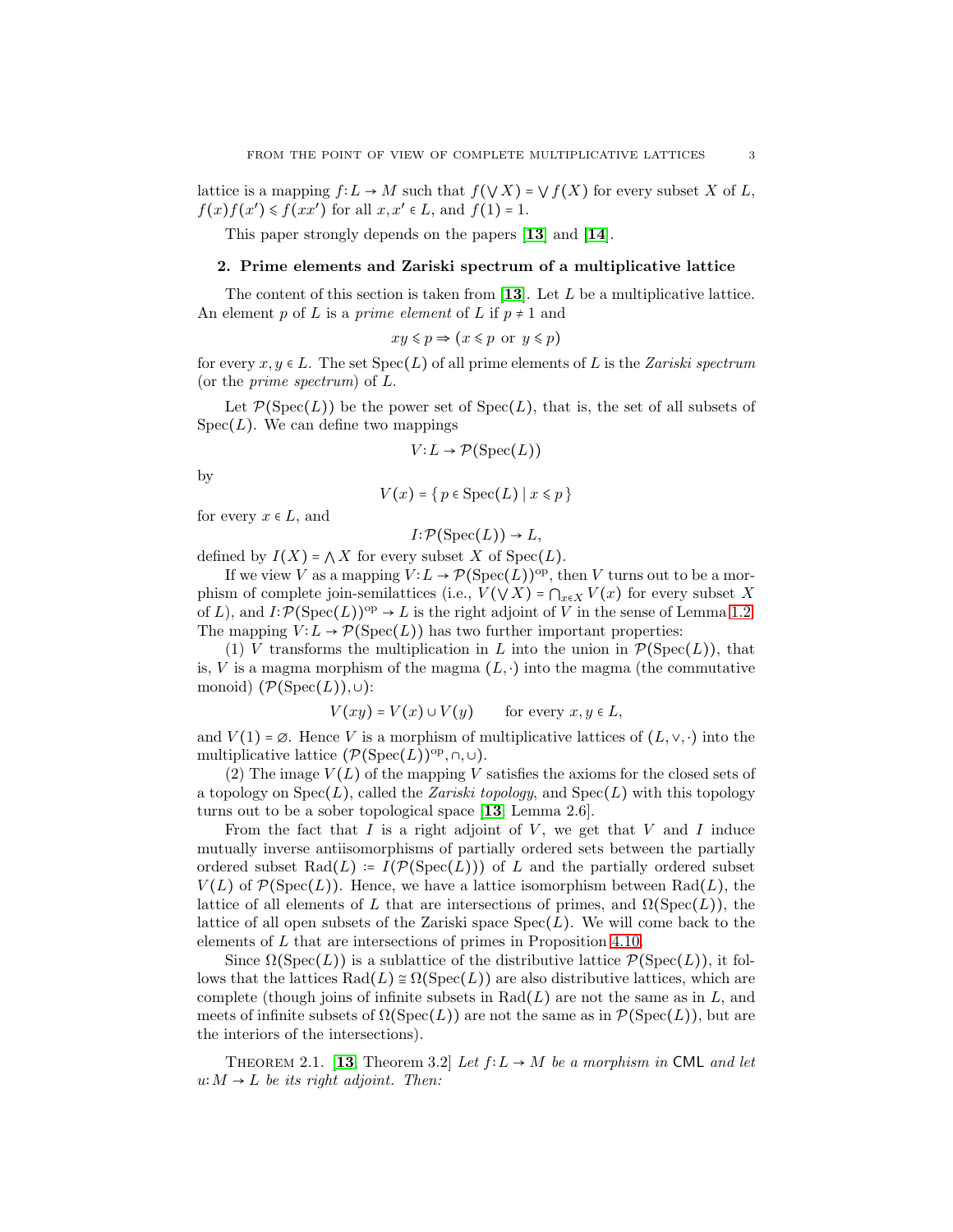- (a) If p is a prime element of M, then  $u(p)$  is a prime element of L.
- (b) *The map*  $Spec(f):Spec(M) \rightarrow Spec(L)$  *defined by*  $Spec(f)(p) = u(p)$ *of every*  $p \in \text{Spec}(M)$  *is continuous. Moreover,*  $(\text{Spec}(f))^{-1}(V(x)) =$  $V(f(x))$  *for every*  $x \in L$ *.*
- (c) The assignment  $L \rightarrow \text{Spec}(L)$  defines a functor Spec: CML<sup>op</sup>  $\rightarrow$  STop, *where* STop *is the category of sober topological spaces.*
- (d) [[13](#page-17-6), 12.3(e)] *The functor* Spec: CML<sup>op</sup>  $\rightarrow$  STop *is the right adjoint of the*  $functor \Omega: \mathsf{STOP} \to \mathsf{CML}^{\mathrm{op}},$  that assigns to each sober space X the complete *lattice*  $\Omega(X)$  *of its open subsets with multiplication the intersection of two open subsets.*

Our main application of multiplicative lattices is, for an algebraic structure  $A$ , its lattice of congruences  $\mathcal{L}(A)$ . But on  $\mathcal{L}(A)$  we must fix a multiplication, and the spectrum then depends on the multiplication chosen on  $\mathcal{L}(A)$ . For example, consider a discrete valuation ring R, for instance  $\mathbb{Z}_p$ . Its lattice of congruences  $\mathcal{L}(R)$  is isomorphic to the complete lattice  $\mathbb{Z}_{\leq 0} \cup \{-\infty\}$ . If on  $\mathcal{L}(R)$  we fix the usual multiplication of ideals, we get that the spectrum of  $\mathcal{L}(R)$  has two points (the zero ideal and the maximal ideal). But if we fix as multiplication on  $\mathcal{L}(R)$ intersection of ideals, then all proper ideals are prime, so that the spectrum of  $\mathcal{L}(R)$ is infinite. If we fix as multiplication on  $\mathcal{L}(R)$  the constant mapping 0 (i.e., the product of any two ideals of  $R$  is always the zero ideal), then the the spectrum of  $\mathcal{L}(R)$  is empty. A further possibility is to fix as product of two ideals I and J in  $\mathcal{L}(R)$  for an arbitrary (noncommutative) ring R the two-sided ideal generated by all commutators  $[i, j] = ij - ji$ , where  $i \in I$  and  $j \in J$ . Hence the spectrum doesn't depend only on the ring R and the lattice  $\mathcal{L}(R)$ , but also on the multiplication chosen on the lattice of its congruences.

<span id="page-3-0"></span>2.1. Changing the operation. Another thing to which little attention has been devoted in Algebra until now is composition of operations. It has been studied in [[24](#page-17-8)] and [[26](#page-17-9)]. Given two binary operations  $*$  and  $\circ$  on a set X, it is possible to define a third binary operation  $□$  setting  $x□y := (x * y) ∘ (y * x)$ . For example, given an associative algebra A over a field  $k$ , it is possible to give A a Lie algebra structure taking as Lie bracket the commutator  $[x, y] = xy - yx$ . More precisely, for a set X, it is possible to consider the set  $\mathcal{M}(X)$  of all binary operations on X, and define a binary operation  $\triangleleft$  on  $\mathcal{M}(X)$  setting, for every  $x, y \in X$ ,  $x(\star \triangleleft \circ) y := (x \star y) \circ (y \star x)$ . In this way, one gets that  $\mathcal{M}(X)$  is a monoid with respect to the operation  $\triangleleft$ , which is non-commutative if X has at least two elements  $[24, 26]$  $[24, 26]$  $[24, 26]$  $[24, 26]$ . The identity of the monoid  $\mathcal{M}(X)$  is the operation  $x * y = x$  for every  $x, y \in X$ .

We can apply this to our multiplicative lattices  $(L, \vee, \cdot)$ . Given a multiplicative lattice  $(L, \vee, \cdot)$ , we can define a new binary operation  $\Box$  on L setting  $x \Box y = (x \cdot y) \vee$  $(y \cdot x)$ . Then  $(L, \vee, \Box)$  turns out to be a multiplicative lattice [[13](#page-17-6), Example 3.7]. A second example for this operation on  $\mathcal{M}(X)$  is given by Jordan product. If A is an associative algebra over a field of characteristic  $\neq 2$ , one can construct a Jordan algebra  $A^+$  with the same underlying vector space and the multiplication  $x \circ y$  (the *Jordan product*) defined by

$$
x\circ y\coloneqq \frac{xy+yx}{2}.
$$

The coefficient  $\frac{1}{2}$  is convenient here because if any two elements x, y of A commute, then  $x \circ y = x \cdot y$ , and if e is any two-sided identity in A, then e is also a two-sided identity in  $A^+$ . This is not necessary for a multiplicative lattice  $(L, \vee, \cdot)$ , where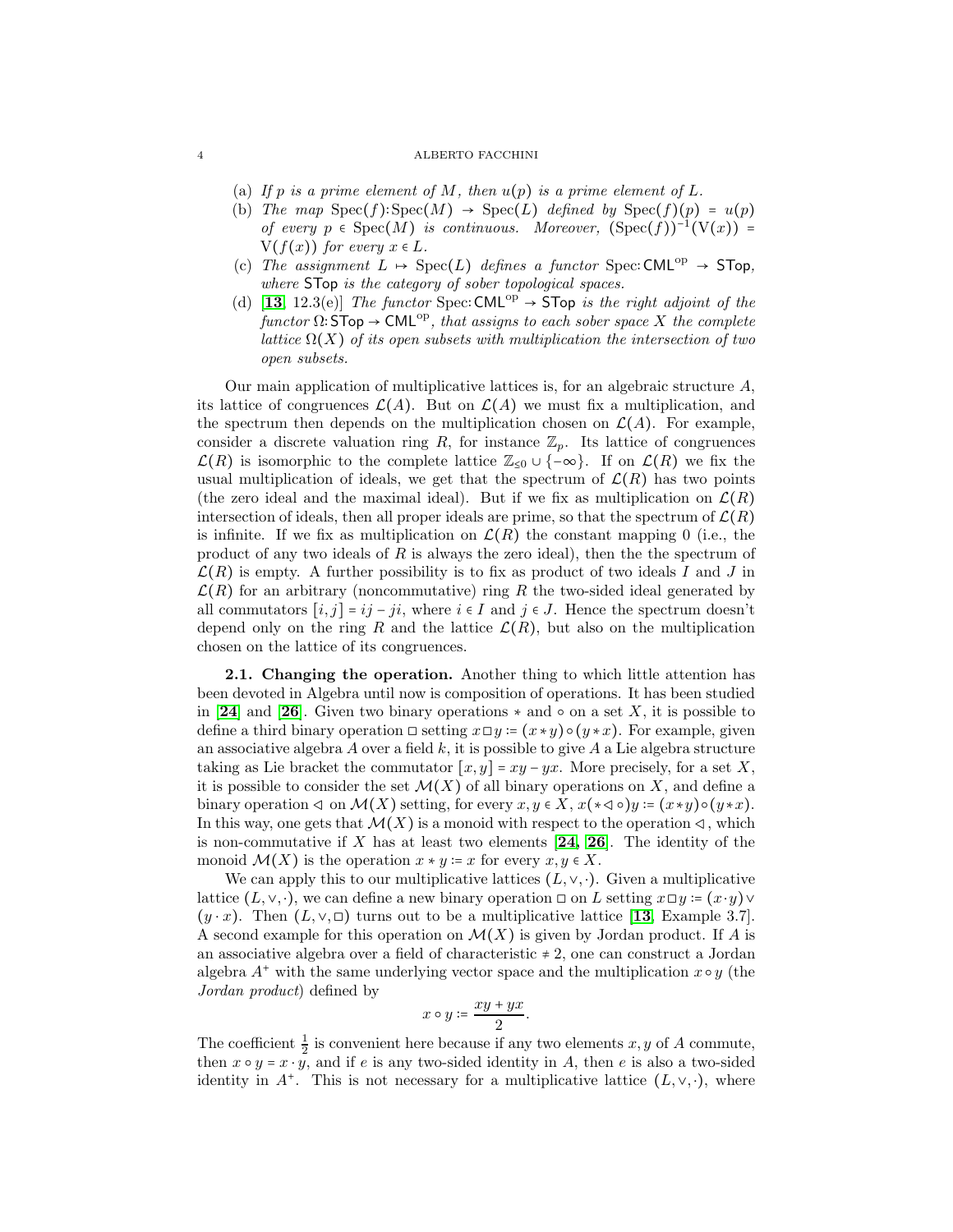the operation  $\vee$  is always idempotent, so that if any two elements  $x, y$  of  $(L, \cdot)$ commute, then  $x \Box y = x \cdot y$ , and if e is any two-sided identity in  $(L, \cdot)$  then e is also a two-sided identity in  $(L, \Box)$ . Notice that, as for Jordan algebras, the operation  $\Box$ on L is always commutative.

Assume that L satisfies the *monotonicity condition*, i.e., that  $x \leq y$  and  $x' \leq y'$ imply  $xx' \leq yy'$  for every  $x, y, x', y' \in L$ . It can then be proved that an element  $p \in L$ is prime in the multiplicative lattice  $(L, \vee, \cdot)$  if and only if it is a prime element in the multiplicative lattice  $(L, \vee, \Box)$ , and that the spectra of these two multiplicative lattices are the same topological space [[13](#page-17-6), Example 3.7]. This shows that in the study of multiplicative lattices  $L$  with the monotonicity condition and their spectra  $Spec(L)$ , it will be often possible to assume the operation  $\cdot$  commutative.

### 3. Some further terminology in multiplicative lattices

Keeping in mind the example  $\mathcal{N}(G)$  of the multiplicative lattice of all normal subgroups of a group  $G$ , with the commutator of normal subgroups as multiplication, the following terminology turns out to be very natural.

Let x be an element of a multiplicative lattice L. The *lower central series* (or *descending central series*) of x is the descending series

$$
x = x_1 \ge x_2 \ge x_3 \ge \dots,
$$

where  $x_{n+1} := x_n \cdot x$  for every  $n \ge 1$ . If  $x_n = 0$  for some  $n \ge 1$ , then x is *left nilpotent*. The element x is *idempotent* if  $x_2 = x \cdot x = x$ , and *abelian* if  $x_2 = x \cdot x = 0$ . Similarly, the element x is *right nilpotent* if  $_n x = 0$  for some n, where now in the descending series the elements  $_nx$  are defined recursively by  $_{n+1}x := x \cdot_n x$ . Clearly, if the multiplication in the multiplicative lattice  $L$  is either associative or commutative, then left nilpotency coincides with right nilpotency.

The *derived series* of  $x \in \mathbb{R}$  [[13](#page-17-6), Definition 6.1] is the descending series

$$
x \coloneqq x^{(0)} \ge x^{(1)} \ge x^{(2)} \ge \dots,
$$

where  $x^{(n+1)} = x^{(n)} \cdot x^{(n)}$  for every  $n \ge 0$ . The term  $x' = x_2 = x \cdot x = x^{(1)}$  is the *derived element* of x. The element x of L is *solvable* if  $x^{(n)} = 0$  for some integer  $n \geq 0$ .

If the multiplication on the lattice is associative, then left nilpotency, right nilpotency and solvability of an element  $x \in L$  coincide.

For the multiplicative lattice  $\mathcal{N}(G)$  of a group G with operation the commutator of two normal subgroups (which is commutative, but not associative), the element  $1-G$  of  $\mathcal{N}(G)$  is left (=right) nilpotent as an element of the multiplicative lattice in the sense just described if and only if the group  $G$  is nilpotent, is a solvable element if and only if  $G$  is a solvable group, is an abelian element if and only if G is an abelian group, and is an idempotent element if and only if the group  $G$  is perfect. For the multiplicative lattice  $\mathcal{L}(R)$  of a ring R with operation the product of two ideals (which is associative, but not commutative in general), the element  $1 = R$  of  $\mathcal{L}(R)$  is left nilpotent (=right nilpotent=solvable) as an element of the multiplicative lattice if and only if the ring  $R$  is nilpotent, and is an abelian element if and only if the ring  $R$  is an additive abelian group with the zero multiplication.

Recall that an element x of a lattice L is *meet-irreducible* if  $x = y \wedge z$  implies  $x = y$  or  $x = z$  for every  $y, z \in L$ .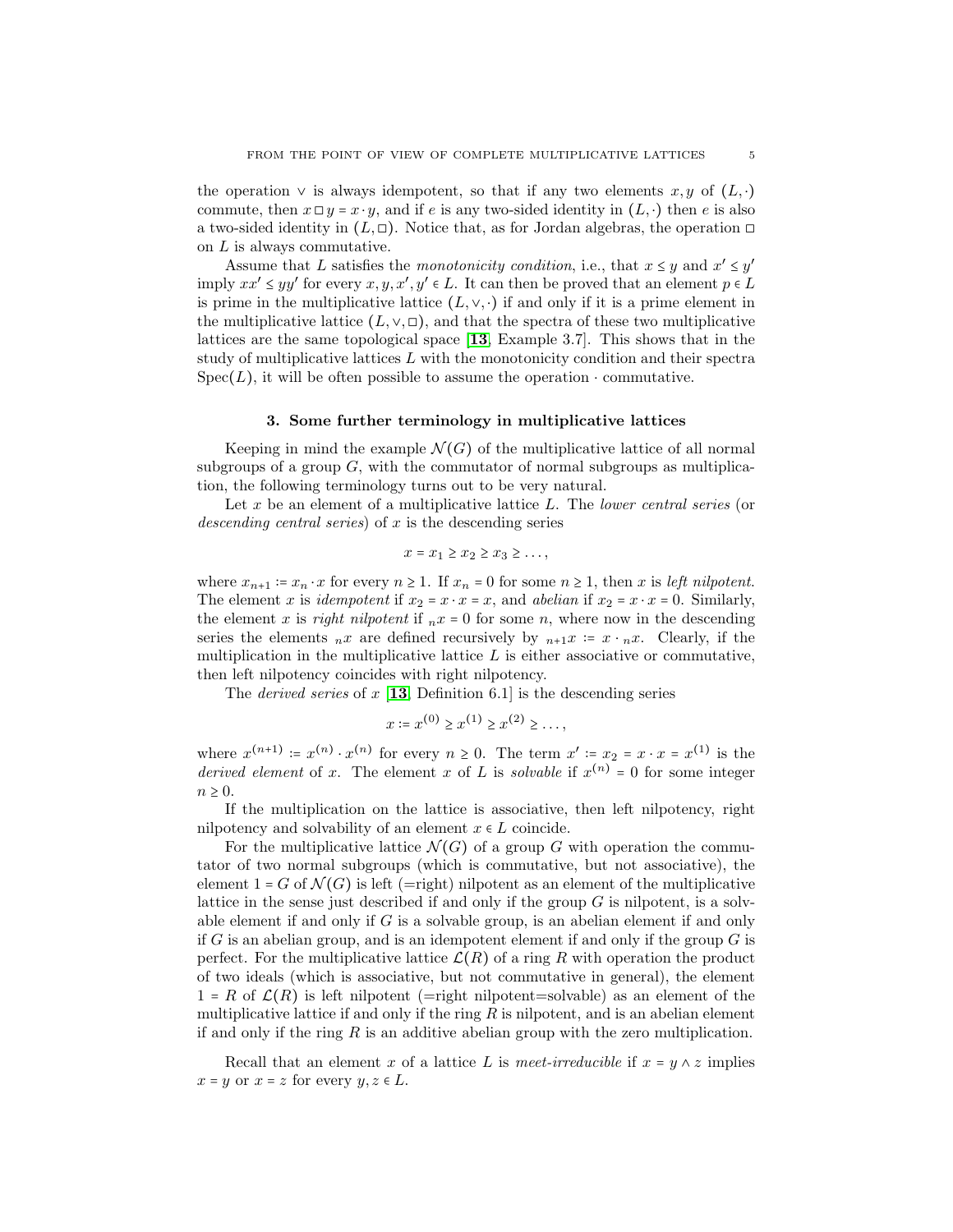DEFINITION 3.1. An element s of a multiplicative lattice L is *semiprime* if  $x^2 \leq s$  implies  $x \leq s$  for every  $x \in L$ .

<span id="page-5-0"></span>Lemma 3.2. *In a multiplicative lattice* L*, every prime element is meet-irreducible and semiprime.*

PROOF. Clearly, prime elements are semiprime. Let  $p \in P$  be a prime element and suppose  $p = y \wedge z$ . Then  $yz \leq y \wedge z = p$  implies that  $y \leq p$  or  $z \leq p$ . But  $p = y \wedge z$ implies  $p \leq y$  and  $p \leq z$ . Therefore either  $p = y$  and  $p = z$ .

Theorem 3.3. *Let* L *be a multiplicative lattice that satisfies the monotonicity condition. Then all*  $Spec(L) = L \setminus \{1\}$  *if and only if* L *is linearly ordered and every element of* L *is idempotent.*

PROOF. Suppose  $Spec(L) = L \setminus \{1\}$ . If L is not linearly ordered, there exist  $x, y \in L$  such that  $x \leq y$  and  $y \leq x$ . Then x and y are two elements of L with meet  $x \wedge y$ , and  $x > x \wedge y$ ,  $y > x \wedge y$ . This shows that  $x \wedge y$  is not meet-irreducible, hence is not prime (Lemma [3.2\)](#page-5-0). But  $x > x \land y$  shows that  $x \land y \in L \setminus \{1\}$ . A contradiction.

Now let x be an element of L that is not idempotent. Then  $x^2 < x$ , so that  $x^2$  is not semiprime. In particular  $x^2$  is not prime (Lemma [3.2\)](#page-5-0), another contradiction.

Conversely, assume  $L$  linearly ordered and that every element of  $L$  is idempotent. Let p be any element of L,  $p \neq 1$ . In order to show that p is prime, suppose  $x, y \in L$ ,  $x \leq p$  and  $y \leq p$ . Then  $x > p$  and  $y > p$ . As L is linearly ordered, it follows that  $x \wedge y \geq p$ . By the monotonicity condition, it follows that  $xy \ge (x \wedge y)(x \wedge y) = x \wedge y > p$ . This proves that p is prime.

## 4. Hyperabelian multiplicative lattices

*In the first two lemmas of this Section we will suppose that*  $(L, \vee, \cdot)$  *is a multiplicative lattice, which is algebraic (every element of* L *is the join of compact elements) and satisfies the monotonicity condition. Moreover* C(L) *will denote the set of all compact elements of* L*.* One has that:

<span id="page-5-1"></span>LEMMA 4.1. [[13](#page-17-6), Lemma 6.16] An element  $p \neq 1$  in L is prime if and only if

$$
xy \leq p \Rightarrow (x \leq p \text{ or } y \leq p)
$$

*for every*  $x, y \in C(L)$ .

An *m*-system in L is a nonempty subset S of  $C(L)$  such that for every  $x, y \in S$ there exists  $z \in S$  such that  $z \leq xy$ .

<span id="page-5-2"></span>LEMMA 4.2. *An element*  $p \in L$  *is prime if and only if*  $S_p := \{ c \in C(L) \mid c \leq p \}$ *is an* m*-system in* L*.*

PROOF. Clearly,  $p = 1$  if and only if  $S_p = \emptyset$ .

Assume p prime, and fix  $x, y \in S_p$ . Then  $x, y \notin p$ , so that  $xy \notin p$  because p is prime. Since L is algebraic, there exists a compact element  $z \in L$  such that  $z \leq xy$ and  $z \notin p$ . Therefore  $z \in S_p$ .

Conversely, suppose that  $S_p$  is an *m*-system. We already know that  $p \neq 1$ . By Lemma [4.1,](#page-5-1) in order to show that  $p$  is prime we must show that if  $x$  and  $y$ are compact elements of L with  $xy \leq p$ , then either  $x \leq p$  or  $y \leq p$ . Assume by contradiction that  $x, y \in C(L)$  and  $xy \leq p$ , but  $x, y \in S_p$ . Since  $S_p$  is an *m*-system, there exists  $z \in S_p$  such that  $z \leq xy$ . Then  $z \leq p$ , so  $z \notin S_p$ , a contradiction.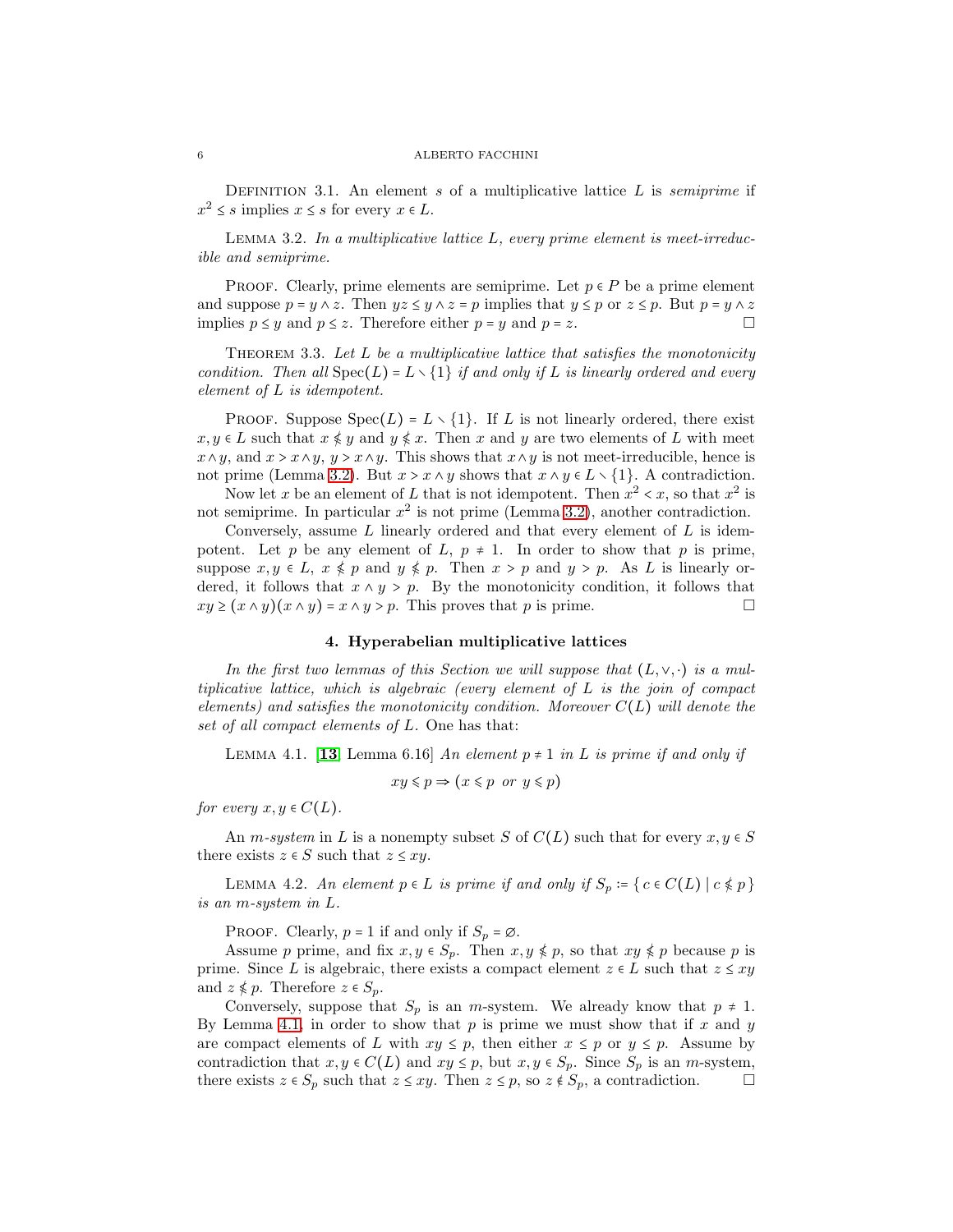We will say that m-*distributivity* holds in a multiplicative lattice  $(L, \vee, \cdot)$  if

$$
(x \lor y)z = xz \lor yz
$$
 and  $x(y \lor z) = xy \lor xz$ 

for every  $x, y, z \in L$ . Notice that when the operation  $\cdot$  is the meet  $\wedge$ , m-distributivity holds if and only if the lattice  $L$  is a distributive lattice. Hence multiplicative lattices in which m-distributivity holds can be viewed as a deformation of bounded distributive lattices.

<span id="page-6-0"></span>Lemma 4.3. *If* m*-distributivity holds in a multiplicative lattice* L*, then the monotonicity condition holds in* L*.*

PROOF. Assume that m-distributivity holds in L, and suppose  $x \leq y, x' \leq y'$ ,  $x, y, x', y' \in L$ . Then  $x \vee y = y$  and  $x' \vee y' = y'$ , so  $(x \vee y)(x' \vee y') = yy$ . By mdistributivity,  $xx' \vee xy' \vee yx' \vee yy' = yy'$ . Thus  $xx' \vee xy' \vee yx' \leq yy'$ . It follows that  $xx' \leq yy'$ , hence the monotonicity condition holds in  $\tilde{L}$ .

REMARK 4.4. When  $\cdot$  is associative and m-distributivity holds, the commutative operation  $\Box$  considered in Section [2.1](#page-3-0) satisfies the Jordan identity  $(x \Box y) \Box (x \Box$  $x(x) = x \Box (y \Box (x \Box x))$ . Jordan algebras are the commutative algebras that satisfy the Jordan identity.

Proposiiton 4.5. [[13](#page-17-6), Section 5] *Let* L *be an* m*-distributive lattice in which* 1 *is a compact element. The following conditions are equivalent:*

- (a)  $1 \cdot 1 = 1$  *in* L.
- (b) *Every maximal element of* L ∖ {1} *is prime*
- (c) L has enough primes, in the sense that for every  $x \neq 1 \in L$ , there exists a *prime*  $p \in L$  *with*  $x \leq p$ *.*

LEMMA 4.6. Let  $(L, \vee, \cdot)$  be a multiplicative lattice, which is algebraic and sat*isfies the monotonicity condition. An element*  $s \in L$  *is semiprime if and only if*  $c^2 \leq s$  *implies*  $c \leq s$  *for every compact element*  $c$  *of*  $L$ *.* 

PROOF. Suppose that  $c^2 \leq s$  implies  $c \leq s$  for every compact element  $c \in L$ , and let  $x \in L$  be an element such that  $x \nleq s$ . Then there exists a compact element  $c_0 \in L$ such that  $c_0 \leq x$  and  $c_0 \nleq s$ . Then  $c_0^2 \nleq s$ . By the monotonicity condition,  $c_0^2 \leq x^2$ . Hence  $x^2 \nless s$ . This proves that s is semiprime.

For the rest of this Section we will suppose that  $(L, \vee, \cdot)$  *is a multiplicative lattice, which is algebraic (every element of* L *is the join of compact elements) and in which* m*-distributivity holds.*

Lemma 4.7. *Let* L *be an* m*-distributive multiplicative lattice. Then an element of* L *is prime if and only if it is a meet-irreducible semiprime element of* L*.*

PROOF. One implication has been already seen in Lemma [3.2.](#page-5-0) For the other, assume that m-distributivity holds in  $L$ , that  $p$  is a meet-irreducible semiprime element of L, that  $a, b \in L$ ,  $a \not\leq p$  and  $b \not\leq p$ . To prove that p is prime, we must show that  $ab \leq p$ . Now  $a \vee p > p$  and  $b \vee p > p$ . Since p is meet-irreducible,  $(a \vee p) \wedge (b \vee p) > p$ . As p is semiprime, it follows that  $((a \vee p) \wedge (b \vee p))^2 \nless p$ . But  $((a \vee p) \wedge (b \vee p))^2$  =  $((a \vee p) \wedge (b \vee p))((a \vee p) \wedge (b \vee p)) \leq (a \vee p)(b \vee p) = ab \vee ap \vee pb \vee p^2 \leq ab \vee p$ . It follows that  $ab \notin p$ .

The next proposition is the analogue, for multiplicative lattices, of the fact that an ideal of a commutative ring  $R$  maximal with respect to the property of being disjoint from a multiplicatively closed subset of  $R$ , is a prime ideal of  $R$ .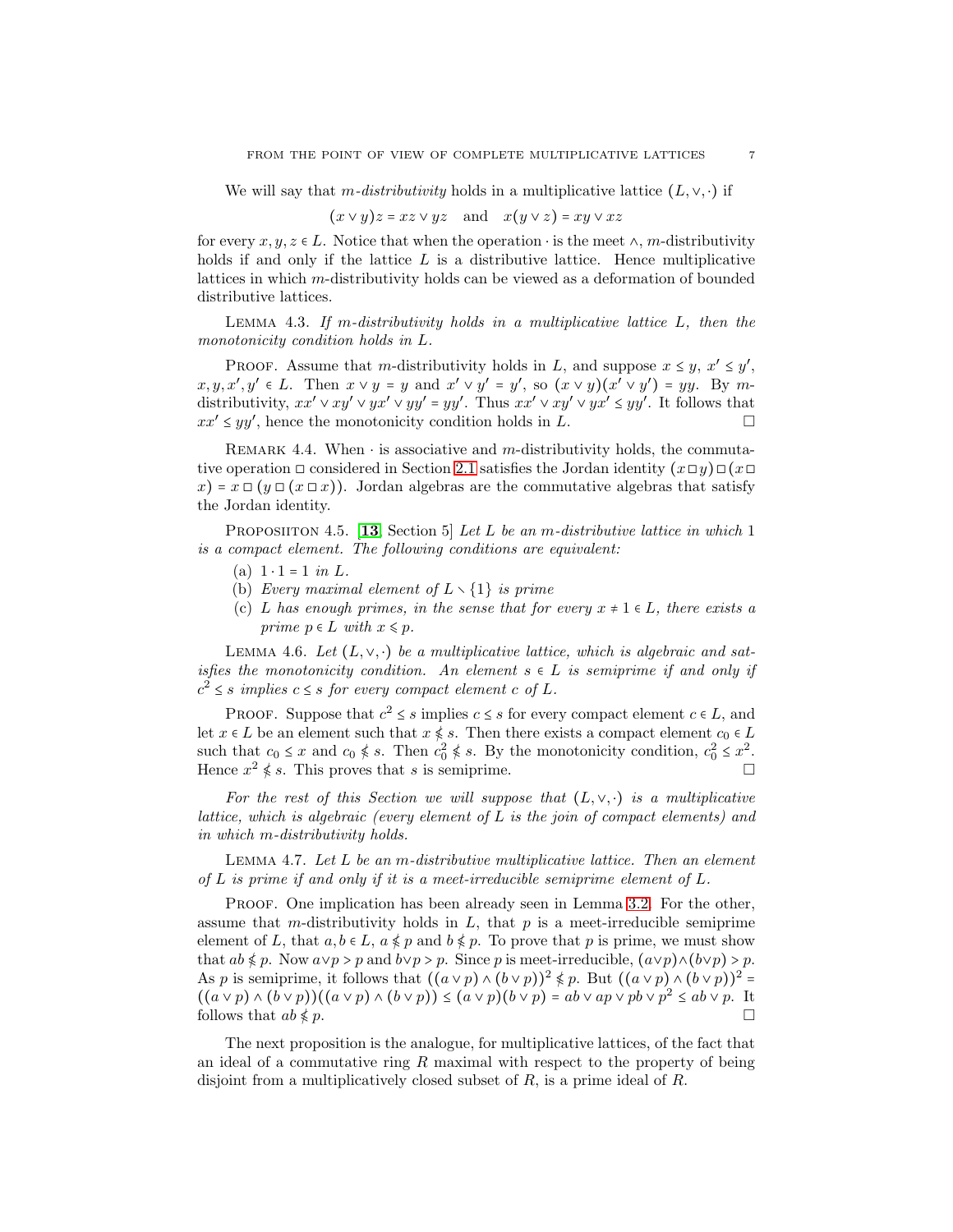<span id="page-7-1"></span>PROPOSIITON 4.8. Let S be an m-system in L and  $p \in L$  be a maximal element *in the set*  $\{y \in L \mid S \cap \{c \in C(L) \mid c \leq y\} = \emptyset\}$ *. Then* p *is a prime element of* L.

PROOF. Assume by contradiction that S is an m-system, that  $p \in L$  is a maximal element in the set  $T = \{ y \in L \mid S \cap \{ c \in C(L) \mid c \leq y \} = \emptyset \}$ , but that  $p$  is not a prime element. By Lemma [4.3](#page-6-0) we can apply Lemma [4.1,](#page-5-1) so that there exist  $x, y \in C(L)$  such that  $x \notin p, y \notin p$ , but  $xy \leq p$ . Thus  $x \vee p > p$  and  $y \vee p > p$ . By the maximality of p, one has that  $S \cap \{c \in C(L) \mid c \leq x \vee p\} \neq \emptyset$ and  $S \cap \{c \in C(L) \mid c \leq y \vee p\} \neq \emptyset$ . Hence there exist  $x', y' \in S$  such that  $x' \leq x \vee p$  and  $y' \leq y \vee p$ . By the monotonicity condition,  $x'y' \leq (x \vee p)(y \vee p)$ , hence  $x'y' \leq xy \vee py \vee xp \vee pp$ , so  $x'y' \leq p$ . Since S is an m-system, there exists  $z \in S$ such that  $z \leq x'y'$ . Thus  $z \leq p$ . Hence  $z \in S \cap \{c \in C(L) \mid c \leq p\}$ , which is therefore not empty, so that  $p$  is not an element in the set  $T$ . This is a contradiction, because p was a maximal element in T.

<span id="page-7-2"></span>Lemma 4.9. *Let* I *and* V *be the mappings defined at the beginning of Section [2,](#page-2-0)* and let x be an element of L. If  $x \leq IV(x)$ , then x is not semiprime.

PROOF. Let x be an element of L. Assume by contradiction that  $s = IV(x) > x$ and x is semiprime, so that  $y^2 \leq x$  implies  $y \leq x$  for every element  $y \in L$ . From  $x \leq s$  and the fact that L is an algebraic lattice, it follows that there exists an element  $c_0 \in C(L)$  such that  $c_0 \leq s$  and  $c_0 \notin x$ . Then  $c_0^2 \notin x$ , so that here exists an element  $c_1 \in C(L)$  such that  $c_1 \leq c_0^2$  and  $c_1 \nleq x$ . In this way it is possible to construct a descending chain  $c_0 \geq c_1 \geq c_2 \geq \ldots$  of elements of  $C(L)$  such that  $c_n \nleq x$ and  $c_{n+1} \leq c_n^2$  for every  $n \geq 0$ . Set  $S := \{c_n \mid n \geq 0\}$ . The nonempty set S is an m-system in L, because if  $n, m$  are natural numbers and  $\ell$  is the greatest between them, then  $c_n c_m \geq c_\ell c_\ell \geq c_{\ell+1}$ . Notice that x belongs to the set  $T := \{ y \in L \mid S \cap \{ c \in$  $C(L) | c \leq y$  =  $\varnothing$ . It is possible to apply Zorn's Lemma to the nonempty set  $U = \{ y \in T \mid x \leq y \},\$ because if  $\{ u_{\lambda} \mid \lambda \in \Lambda \}$  is a nonempty chain in U, then  $u = \bigvee_{\lambda \in \Lambda} u_{\lambda} \in L$  is in U, because if  $S \cap \{c \in C(L) \mid c \leq u\} \neq \emptyset$ , there exists  $c \in S$ such that  $c \leq u = \bigvee_{\lambda \in \Lambda} u_{\lambda} \in L$ . But c is compact, hence there exists  $\lambda_0 \in \Lambda$  such that  $c \leq u_{\lambda_0}$ . Thus  $S \cap \{c \in C(L) \mid c \leq u_{\lambda_0}\} \neq \emptyset$ , which is a contradiction. This shows that it is possible to apply Zorn's Lemma to  $U$ , hence there is a maximal element  $p$  in U, which is a maximal element in T, hence  $p$  is prime by Proposition [4.8.](#page-7-1) Now  $p \in U$  implies  $x \leq p$ , so  $p \in V(x)$ . Therefore  $s \leq p$ . Since  $p \in U$ , we know that  $S \cap \{c \in C(L) \mid c \leq p\} = \emptyset$ . But  $c_0 \leq s \leq p$  and  $c_0 \in S$ . This contradiction proves the Lemma.  $\square$ 

<span id="page-7-0"></span>Proposiiton 4.10. *The following conditions are equivalent for an element* t *of* L*:*

(a)  $t = \bigwedge P$  *for some set* P *of prime elements of* L.

(b) t *is semiprime.*

PROOF. Suppose that (a) holds,  $x \in L$  and  $x^2 \leq t$ . Then  $x^2 \leq p$  for every  $p \in P$ , so that  $x \leq p$ . It follows that  $x \leq t$ , as desired. This proves that t is semiprime.

Conversely, suppose that (b) holds. Let  $P = V(x)$  be the set of all prime elements p of L such that  $t \leq p$ . By Lemma [4.9,](#page-7-2) we get from (b) that  $t = \bigwedge P$ .  $\square$ 

The *semiprime radical* of L is the meet of all prime elements of L. The multiplicative lattice L is *semisimple* if its semiprime radical is 0. The complete distributive lattice  $\text{Rad}(L)$  introduced in Section [2](#page-2-0) consists of all semiprime elements of L.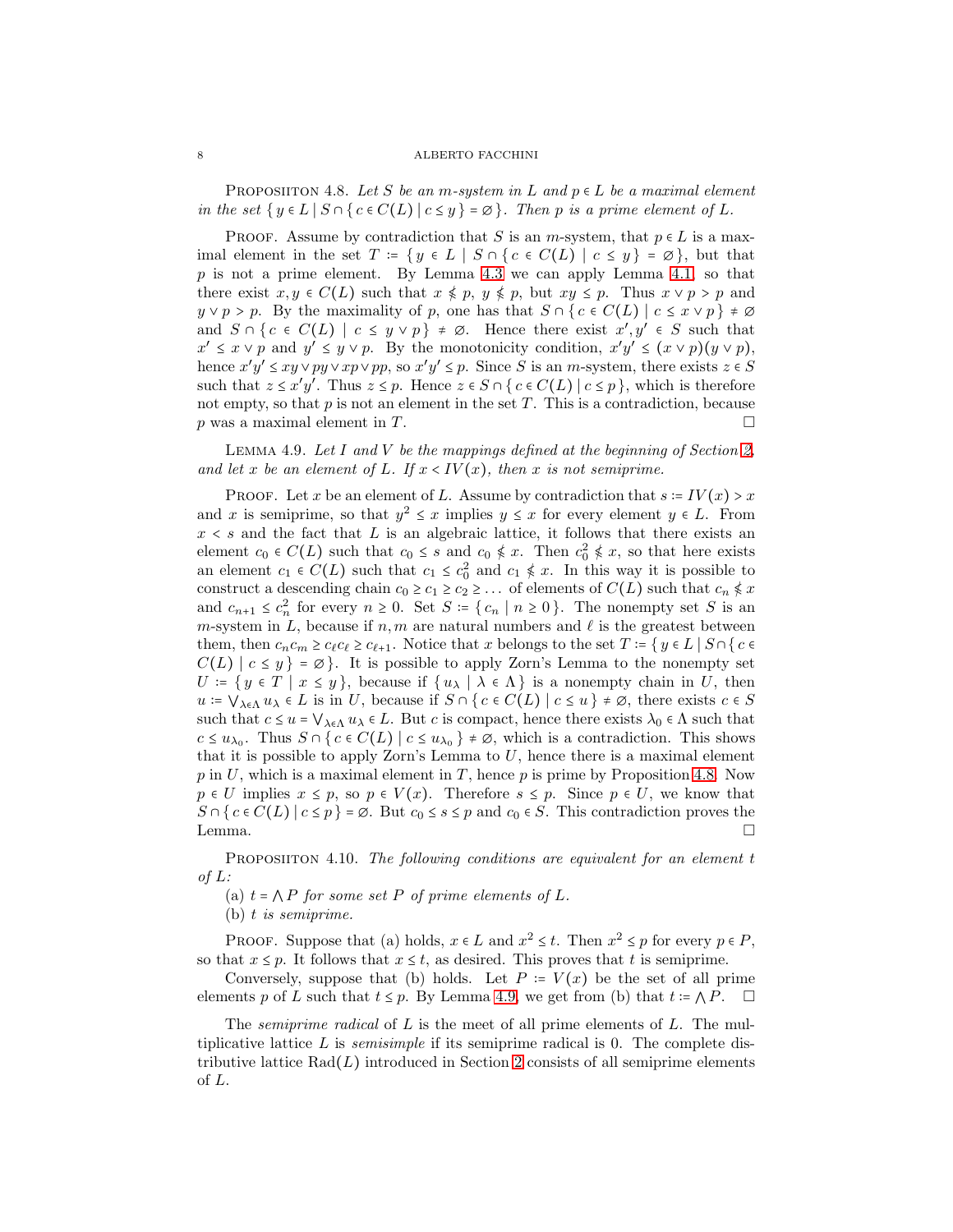<span id="page-8-0"></span>THEOREM 4.11. Let  $(L, \vee, \cdot)$  be an algebraic multiplicative lattice in which m*distributivity holds. The following conditions are equivalent:*

(a) 1 *is the unique semiprime element of* L*.*

(b) *For every*  $x \in L$ *,*  $x \ne 1$ *, there exists*  $y \in L$  *such that*  $y > x$  *and*  $y^2 \le x$ *.* 

(c) *There exists a strictly ascending chain*

$$
0\coloneqq x_0\leq x_1\leq x_2\leq\cdots\leq x_\omega\leq x_{\omega+1}\leq\cdots\leq x_\alpha\coloneqq 1
$$

*in* L *indexed in the ordinal numbers less or equal to* α *for some ordinal* α*, such that*  $x_{\beta+1}^2 \leq x_{\beta}$  for every ordinal  $\beta < \alpha$  and  $x_{\gamma} = \bigvee_{\beta < \gamma} x_{\beta}$  for every limit ordinal  $\gamma \leq \alpha$ .

(d) *The lattice* L has no prime elements, that is,  $Spec(L) = \emptyset$ .

(e) *The semiprime radical of* L *is* 1*.*

(f) *Every* m*-system of* L *contains* 0*.*

PROOF. (a)  $\Rightarrow$  (b) Suppose that (a) holds. Let x be an element of L,  $x \ne 1$ . By (a), x is not semiprime. Hence there exists  $z \in L$  such that  $z^2 \leq x$  and  $z \nleq x$ . Then  $y = z \vee x > x$  is such that  $y^2 = z^2 \vee zx \vee xz \vee x^2 \leq z^2 \vee x = x$ . This proves (b).

 $(b) \Rightarrow (c)$  Suppose that  $(b)$  holds. The constructions of the strictly ascending chain of elements  $x_\beta$  of L is by transfinite induction. Set  $x_0 := 0$ . Assume that  $x_\beta$ has been defined. If  $x_\beta = 1$ , then  $\beta$  is the required ordinal  $\alpha$ , and the construction stops. If  $x_{\beta} < 1$ , by (b) there exists  $x_{\beta+1} \in L$  such that  $x_{\beta+1} > x_{\beta}$  and  $x_{\beta+1}^2 \le x_{\beta}$ . Finally, if  $\gamma$  is a limit ordinal, set  $x_{\gamma}$  :=  $\bigvee_{\beta < \gamma} x_{\beta}$ .

(c)  $\Rightarrow$  (d) Transfinite induction on the ordinal number  $\alpha$ . If  $\alpha = 0$ , then  $L = \{0\}$ , and L has no prime elements.

Notice that, for every  $x \in L$ , the closed interval  $[0, x] := \{y \in L \mid y \leq x\}$  is a multiplicative sublattice of L, because  $[0, x]$  is a complete sublattice, which is closed under multiplication because if  $y, y' \in [0, x]$ , then  $yy' \leq y \wedge y' \leq x \wedge x = x$ . (But notice that the greatest element x of  $[0, x]$  is in general different from the greatest element 1 of L.)

Suppose  $p \in L$  is a prime element of L. There are two cases:  $\alpha$  limit or  $\alpha$ nonlimit.

If  $\alpha$  is a limit ordinal, then  $1 = \vee_{\beta < \alpha} x_{\beta}$ . Since  $p < 1$ , there exists  $\beta_0 < \alpha$ such that  $x_{\beta_0} \nleq p$ . Let  $\beta_1 < \alpha$  be the smallest ordinal such that  $x_{\beta_1} \nleq p$ . Then  $x_{\gamma} \leq p$  for every  $\gamma < \beta_1$ . Notice that  $\beta_1$  must be necessarily a nonlimit ordinal, so  $\beta_1 = \beta_2 + 1$  for some ordinal  $\beta_2$ . Thus  $x_{\beta_2} \leq p$  and  $x_{\beta_2+1} \nleq p$ . But  $x_{\beta_2+1}^2 \leq x_{\beta_2} \leq p$ implies  $x_{\beta_2+1} \leq p$ , a contradiction. This proves that  $\alpha$  must be a nonlimit ordinal,  $\alpha = \alpha_0 + 1$  say. Then  $x_{\alpha_0} \nleq p$ , otherwise  $1 \cdot 1 = x_{\alpha_0+1} \cdot x_{\alpha_0+1} \leq x_{\alpha_0} \leq p$ , hence  $1 \leq p$ , contradiction. Thus  $x_{\alpha_0} \wedge p \le x_{\alpha_0}$ , and the element  $x_{\alpha_0} \wedge p$  of the interval  $[0, x_{\alpha_0}]$ is prime in  $[0, x_{\alpha_0}]$ , because if  $a, b \in [0, x_{\alpha_0}]$  and  $ab \leq p$ , then either  $a \leq p$  or  $b \leq p$ , so that either  $a \leq x_{\alpha_0} \wedge p$  or  $b \leq x_{\alpha_0} \wedge p$ . This contradicts the inductive hypothesis.

 $(d) \Rightarrow$  (a) Follows immediately from the characterization of semiprime elements as intersections of primes (Proposition [4.10\)](#page-7-0).

 $(a) \Rightarrow (e)$  Follows immediately from the definition of semiprime radical as the meet of all prime elements.

 $(e) \Rightarrow f$  Suppose that there exists an m-system S in L such that  $0 \notin S$ . We will apply Proposition [4.8](#page-7-1) showing that the set  $T := \{ y \in L \mid S \cap \{ c \in C(L) \mid c \leq y \} = \emptyset \}$ has a maximal element, hence  $L$  has a prime element, which contradicts (e). Now  $0 \in T$  because  $0 \notin S$ . Hence it suffices to apply Zorn's Lemma, that is, it suffices to show that  $T$  is inductive. The proof of this is exactly the same as the proof of Lemma [4.9.](#page-7-2)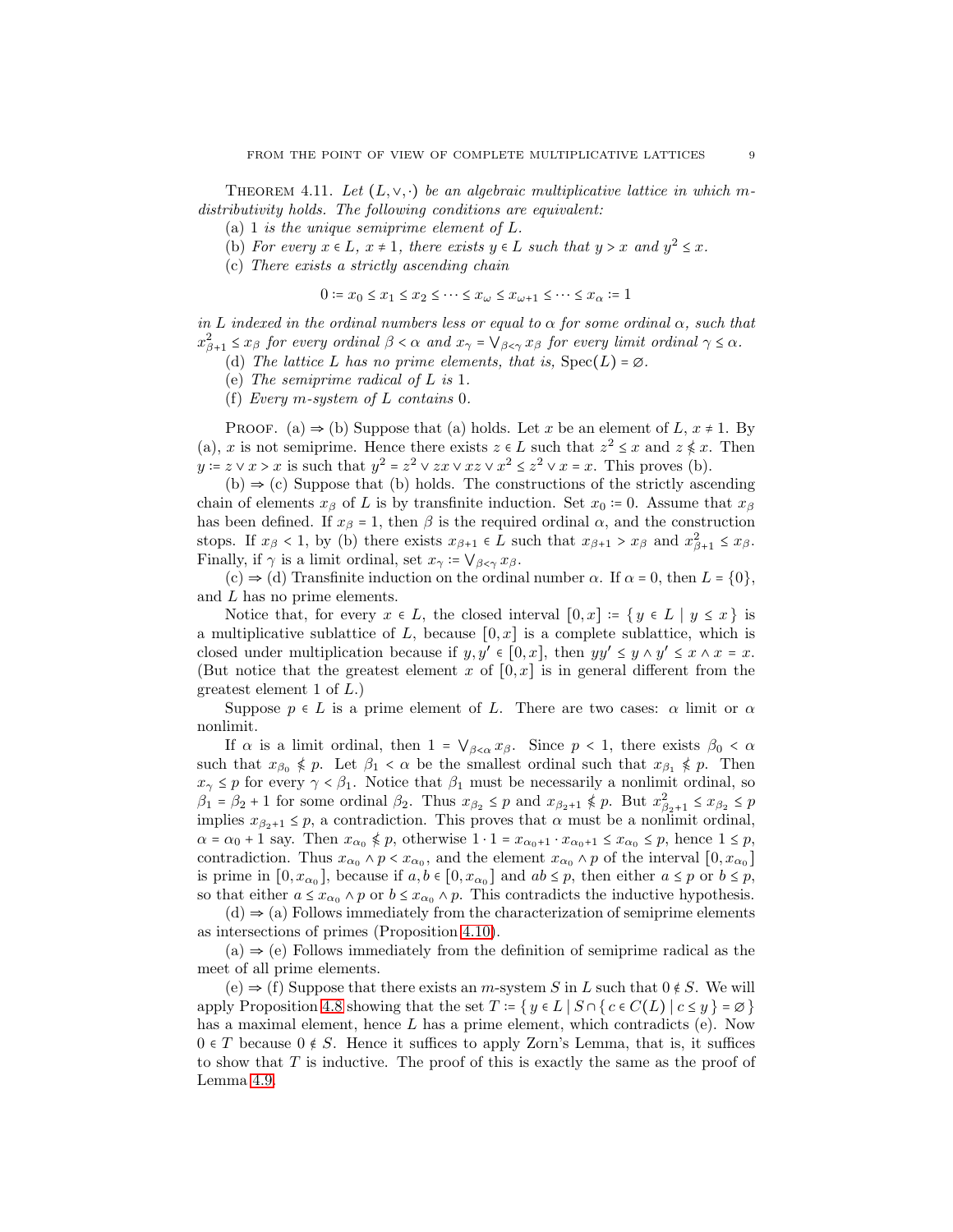(f)  $\Rightarrow$  (d) If p is a prime element of L, then by Lemma [4.2](#page-5-2) the set  $S_p = \{c \in$  $C(L)$   $c \notin p$  is an *m*-system in L, and  $0 \notin S_p$ .

We say that a multiplicative lattice L is *hyperabelian* if it satisfies the equivalent conditions of Theorem [4.11.](#page-8-0)

4.1. Infinite m-distributivity. In this subsection we consider *a multiplicative lattice* L *in which*  $(\forall X)(\forall Y) = \forall_{(x,y)\in X\times Y} xy$  *for any two subsets*  $X, Y \subseteq L$ *(infinite* m*-distributivity both on the right and on the left).*

For such a multiplicative lattice  $L$ , it is possible to consider, for any element  $x \in L$ , the *right annihilator* r. ann<sub>L</sub>(x) of x. It is the join of the set A of all elements  $y \in L$  such that  $xy = 0$ . Clearly, r.  $ann_L(x)$  is the greatest element in this set A. Similarly for the *left annihilator* l.  $ann_L(x) = \forall \{y \in L \mid yx = 0\}$  of x. For instance, if  $L = \mathcal{N}(G)$  is the multiplicative lattice of all normal subgroups of a group G, then, for every  $N \in \mathcal{N}(G)$ , r.  $ann_L(N) = l.$   $ann_L(N)$  is the centralizer of N in L. It is also possible to define the *right center*  $rZ(x) = x \wedge r$ . ann  $L(x)$  and the *left center*  $lZ(x) = x \wedge l.$  ann $L(x)$  of any element  $x \in L$ .

The *left upper central series* (or *left ascending central series*) of the lattice L is the increasing sequence  $0 = z_0 \leq z_1 \leq \cdots \leq z_\omega \leq \ldots$  of elements of L, indexed in the ordinal numbers, where, for every ordinal  $\gamma$ ,  $z_{\gamma+1}$  is the greatest of the elements  $z \in L$  such that  $z \cdot 1 \leq z_{\gamma}$ . If  $\gamma$  is a limit ordinal, then  $z_{\gamma}$  is the join of the set of all the elements  $z_\beta$  with  $\beta \leq \gamma$ . The *left hypercenter* of L is the largest element of the left upper central series. The lattice L is *left hypercentral* if the left upper central series reaches 1.

REMARK 4.12. Notice that if L is a multiplicative lattice and  $h \in L$ , then the interval  $[0, h]_L = \{x \in L \mid x \leq h\}$  in L is a multiplicative sublattice of L. Clearly, 0 is a prime element of  $[0, h]_L$  if and only if for every  $a, b \in L$ ,  $a \leq h$ ,  $b \leq h$ ,  $ab = 0 \Rightarrow a = 0$ or  $b = 0$ .

Let us prove that [[14](#page-17-7), Lemma 3.1] extends from groups to multiplicative lattices with infinite distributivity.

Lemma 4.13. *Let* L *be a multiplicative lattice with infinite* m*-distributivity,*  $h ∈ L$ *, and*  $n ∈ [0,h]_L$ *.* If 0 *is a prime element of*  $[0,n]_L$ *, then* l. ann<sub>[0,h]</sub>(n) *coincides with* r.  $ann_{[0,h]}(n)$  *and is the unique element*  $p \in Spec([0,h]_L)$  *such that*  $p \wedge n = 0$ .

PROOF. Consider the property " $p \wedge n = 0$ " of an element p of L. *Step 1:*  $r.$  ann $_{[0,h]}(n)$  *has the property.* In fact,

 $(\text{r.} \operatorname{ann}_{[0,h]}(n) \wedge n)^2 = (\text{r.} \operatorname{ann}_{[0,h]}(n) \wedge n)(\text{r.} \operatorname{ann}_{[0,h]}(n) \wedge n) \leq n \cdot \text{r.} \operatorname{ann}_{[0,h]}(n) = 0.$ Since 0 is prime in  $[0, n]_L$ , it follows that r.  $ann_{[0,h]}(n) \wedge n = 0$ .

*Step 2:* r. ann<sub>[0,h]</sub> $(n)$  *is prime in*  $[0,h]_L$ .

First of all notice that  $r.\operatorname{ann}_{[0,h]}(n) < h$ , otherwise  $nh = 0$ , so that  $n^2 = 0$ , so  $n = 0$ , hence 0 is not prime in  $[0, n]_L$ , a contradiction.

Suppose  $a, b \in L$ ,  $a, b \leq h$ , and  $ab \leq r$ .  $\text{ann}_{[0,h]}(n)$ . Then  $(a \wedge n)(b \wedge n) \leq ab \wedge n \leq$ r.  $ann_{[0,h]}(n) \wedge n = 0$  by Step 1. Since 0 is prime in  $[0,n]_L$ , it follows that either  $a \wedge n = 0$  or  $b \wedge n = 0$ . If, for instance,  $a \wedge n = 0$ , then  $na = 0$ , so  $a \leq r$ .  $\text{ann}_{[0,h]}(n)$ . Similarly if  $b \wedge n = 0$ .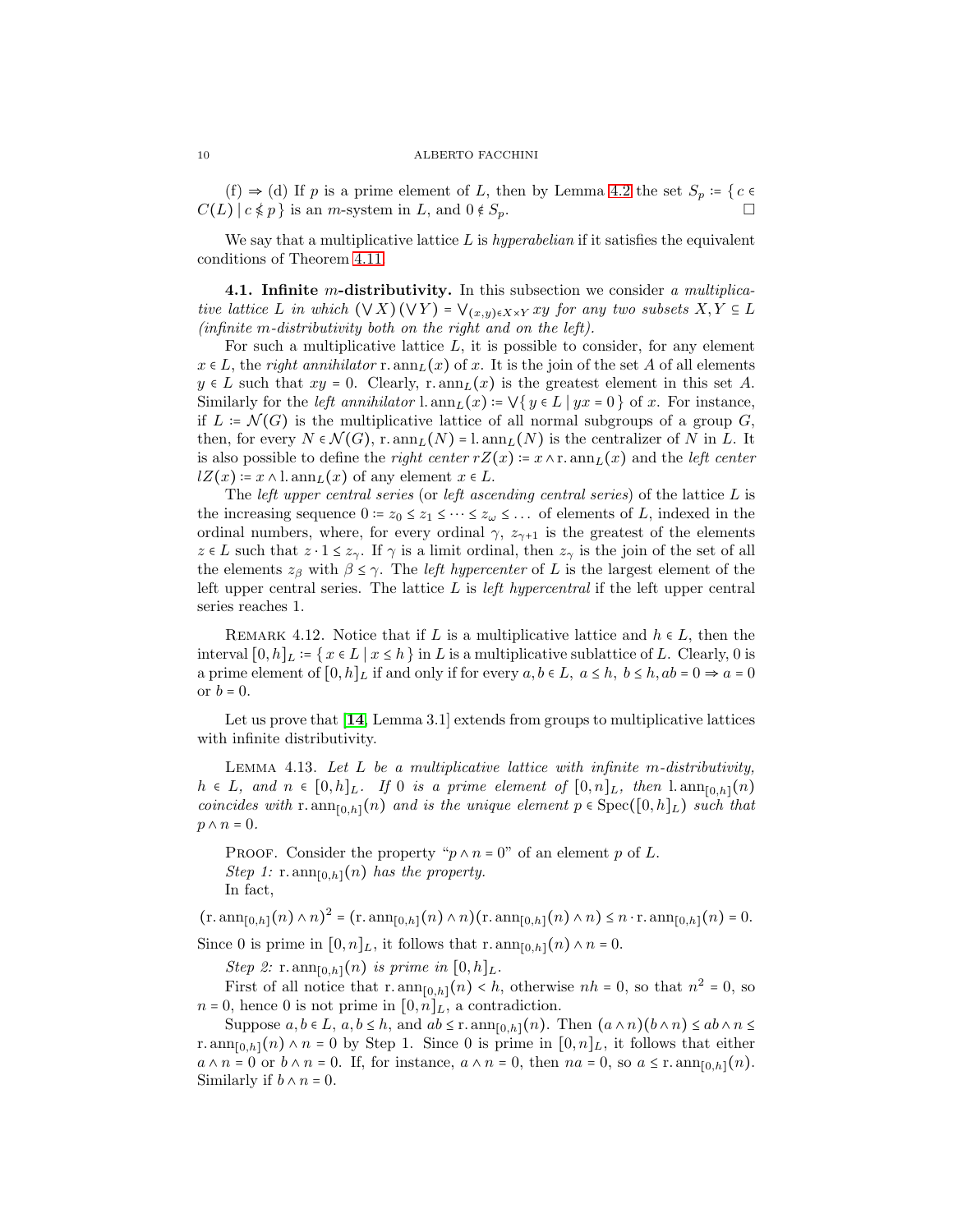*Step 3:* r.  $ann_{[0,h]}(n)$  *is the unique prime element of*  $[0,h]_L$  *with the property.* 

Let p be a prime element of  $[0,h]_L$  with the property, i.e., such that  $p \wedge n = 0$ . Then  $np = 0$ , so  $p \le r \tanh_{[0,h]}(n)$ . From  $n \cdot r \cdot \tanh_{[0,h]}(n) = 0 \le p$ , it follows that either  $n \leq p$  or r.  $ann_{[0,h]}(n) \leq p$ . If  $n \leq p$ , then  $n = p \wedge n = 0$ , so 0 is not prime in  $[0, n]_L$ , a contradiction. Thus r.  $ann_{[0,h]}(n) \leq p$ . Since we have already seen that  $p \leq r \cdot \text{ann}_{[0,h]}(n)$ , we get that  $p = r \cdot \text{ann}_{[0,h]}(n)$ , which concludes Step 3.

*Step 4:*  $r.$   $\text{ann}_{[0,h]}(n) = l.\$  $\text{ann}_{[0,h]}(n)$ .

We have seen that r.  $ann_{[0,h]}(n)$  is the unique element  $p \in Spec([0,h]_L)$  such that  $p \wedge n = 0$ . This is a right/left symmetric property, so that l.  $ann_{[0,h]}(n)$  is also the unique element  $p \in \text{Spec}([0,h]_L)$  such that  $p \wedge n = 0$ . This concludes the proof of the Lemma.  $\Box$ 

## 5. Some examples.

5.1. Groups. We have already mentioned above the example of groups. For any fixed group G, consider the complete modular lattice  $\mathcal{N}(G)$  of all normal subgroups of  $G$ , i.e., in the language of Universal Algebra, the lattice of all congruences of G. It is possible to give  $\mathcal{N}(G)$  a multiplicative lattice structure in a number of ways. The most interesting one is that of defining as a product of  $A, B \in \mathcal{N}(G)$ the commutator  $[A, B]$ , which is a normal subgroup of G contained in A and B. This multiplication on  $\mathcal{N}(G)$  is commutative, but not associative. But it is also possible to define as product of  $A, B \in \mathcal{N}(G)$  the intersection  $A \cap B$ , or the trivial subgroup of G with one element. In this way we get three different structures of multiplicative lattice on  $\mathcal{N}(G)$ . Of course, it is not possible to take as a product in the multiplicative lattice  $\mathcal{N}(G)$  the product AB of two normal subgroups  $A, B \in \mathcal{N}(G)$ , because it is not true that  $AB \subseteq A \cap B$ : in fact,  $AB$  is the join  $A \vee B$ in the complete lattice  $\mathcal{N}(G)$ .

Notice that groups behave so similarly to commutative rings without identity because in the multiplicative lattice  $\mathcal{N}(G)$  of any group G, the multiplication  $[-,-]$ of  $\mathcal{N}(G)$  is always a commutative operation, though it is not associative.

**5.2.** G-groups. Another immediate application of our theory is to  $G$ -groups, which we studied in  $\left[1, 4, 5, 15, 16\right]$  $\left[1, 4, 5, 15, 16\right]$  $\left[1, 4, 5, 15, 16\right]$  $\left[1, 4, 5, 15, 16\right]$  $\left[1, 4, 5, 15, 16\right]$  $\left[1, 4, 5, 15, 16\right]$  $\left[1, 4, 5, 15, 16\right]$ . The notion of G-group H is classical. Sometimes G is called an *operator group* on H [[31](#page-17-12), Definition 8.1]. For any two groups G and H we say that H is a *(left)* G*-group* if there is a fixed group homomorphism  $\alpha$ :  $G \to \text{Aut}(H)$ . That is, a G-group is a pair  $(H, \alpha)$ , where H is a group and  $\alpha$ :  $G \to \text{Aut}(H)$  is a group morphism. Equivalently, a G-group can be defined as a group H endowed with a mapping  $\cdot : G \times H \to H$ ,  $(g,h) \mapsto gh$ , called *left scalar multiplication*, such that

- (a)  $g(hh') = (gh)(gh'),$
- (b)  $(gg')h = g(g'h)$ , and

(c)  $1_Gh = h$ 

for every  $g, g' \in G$  and every  $h, h' \in H$ .

The reader will notice the analogy between the category G-Grp of G-groups and the category  $R$ -Mod of all left modules over a fixed ring  $R$ . The category R-Mod has as objects the pairs  $(M, \lambda)$ , where M is an additive abelian group and  $\lambda: R \to \text{End}(M)$  is a ring morphism. In the category G-Grp the morphisms  $f:(H,\varphi) \to (H',\varphi')$  are the group homomorphisms  $f: H \to H'$  such that  $f(gh) =$  $gf(h)$  for every  $g \in G$ ,  $h \in H$ , exactly as in the category R-Mod.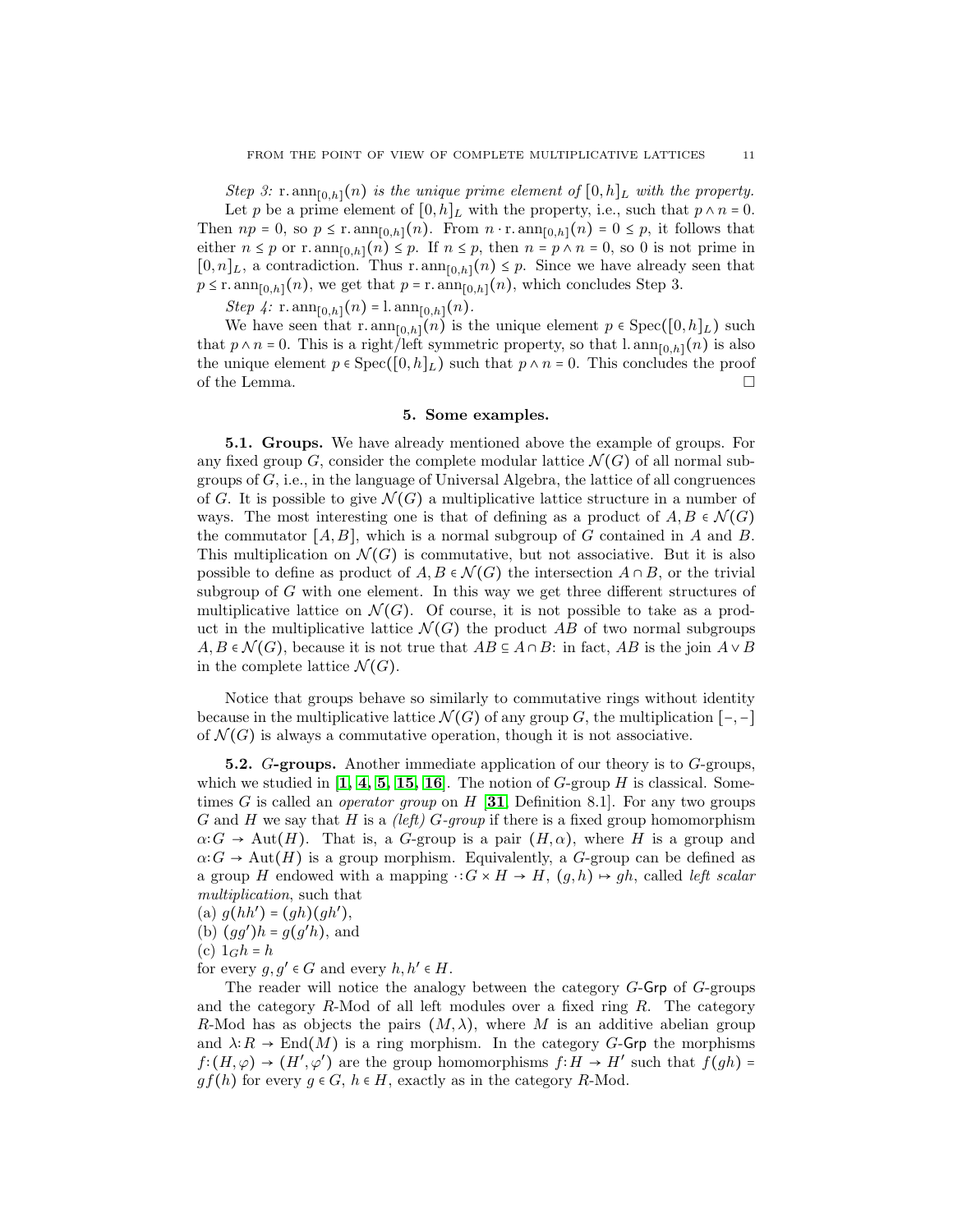We say that H is an *abelian* G*-group* if H is a G-group and H is an abelian group. Most of the results in [[14](#page-17-7)] hold not only for groups, but, more generally, for arbitrary G-groups.

The most important example of G-group is the regular left G-group, that is, the group  $G$  on which  $G$  acts via the inner automorphisms of  $G$ . More precisely, for any fixed group G, let  $\alpha_g: G \to G$ ,  $\alpha_g: h \to ghg^{-1}$ , be the *inner automorphism* of G determined by g, for every  $g \in G$ . There is a canonical group morphism  $\alpha$ **:**  $G \rightarrow$  Aut( $G$ ),  $g \mapsto \alpha_g$ , which makes G a G-group. It is called the *regular* left Ggroup, similarly to the left R-module  $_R$ R, which is called the regular left R-module. Other important examples of  $G$ -groups are the normal subgroups  $N$  of  $G$  (they are the G-subgroups of the regular left G-group G), and the factor groups  $G/N$  $(=$  homomorphic images of the regular left  $G$ -group  $G$ ). Notice that the lattice of all subgroups of G is the lattice of all  $\{1\}$ -subgroups of the  $\{1\}$ -group G, the lattice of all normal subgroups of G is the lattice of all G-subgroups of the regular left  $G$ -group  $G$ , the lattice of all characteristic subgroups of  $G$  is the lattice of all  $Aut(G)$ -subgroups of the  $Aut(G)$ -group G.

For any fixed  $G$ -group  $H$ , the associated multiplicative lattice is the lattice of all normal G-subgroups of  $H$ , i.e., the normal subgroups of  $H$  that are closed under the action of the elements of  $G$ . Multiplication in this lattice is given by the commutator subgroup.

5.3. Rings without identity. For rngs (associative rings possibly without identity) the associated multiplicative lattice is the same as for rings with identity. Since now we will be dealing with rngs (associative rings without identity), and their theory goes back to the times of Jacobson and Kaplansky, let us briefly recall the theory of Jacobson radical for rings not necessarily with identity. Let Rng denote the category of all rings, with or without identity, in which morphisms are the mappings that preserve addition and multiplication, and let Ring be the category of all rings with identity, in which morphisms are the mappings that preserve addition, multiplication and the identities. There is a further third category involved. It is the category Ring<sub>a</sub> of all rings with augmentation, whose objects are the pairs  $(S, \varepsilon_S)$ , where S is an object in Ring and  $\varepsilon_S$ :  $S \to \mathbb{Z}$  is a morphism in Ring. Morphisms  $f:(S,\varepsilon_S) \to (S',\varepsilon_{S'})$  in Ring<sub>a</sub> are the morphisms  $f:S \to S'$  in Ring such that  $\varepsilon_{S'}f =$  $\varepsilon_S$ :

$$
\begin{array}{ccc}\n\mathbb{Z} & \longrightarrow & S & \xrightarrow{\varepsilon_S} & \mathbb{Z} \\
\parallel & & \downarrow f & & \parallel \\
\mathbb{Z} & \longrightarrow & S' & \xrightarrow{\varepsilon_{S'}} & \mathbb{Z}.\n\end{array}
$$

There is an equivalence of categories  $F: \mathsf{Rng} \to \mathsf{Ring}_a$  that associates with any object R of Rng the abelian group direct sum  $R_+ := R \oplus \mathbb{Z}$  with multiplication defined by  $(r, z) \cdot (r', z') = (rr' + zr' + z'r, zz')$  for every  $(r, z), (r', z') \in R_+$ . This ring  $R_+$  is a ring with augmentation. Notice that there is a short exact sequence  $0 \to R \to R_+ \to \mathbb{Z} \to 0$ in the category Rng, which is a pointed category with zero object the zero ring with one element. In particular, R is an ideal of the ring with identity  $R_{+}$ . The quasiinverse of the category equivalence F associates with each object  $(S, \varepsilon_S)$  of Ring<sub>a</sub> the kernel of  $\varepsilon_S$ .

The construction of the ring  $R_+$  goes back to J. L. Dorroh ([[10](#page-16-5)], but also see  $[27]$  $[27]$  $[27]$ . The right (left, two-sided) ideals of R are exactly the right (left, two-sided) ideals of  $R_+$  contained in  $R \oplus 0$ . Conversely, the right (left, two-sided) ideals of  $R_+$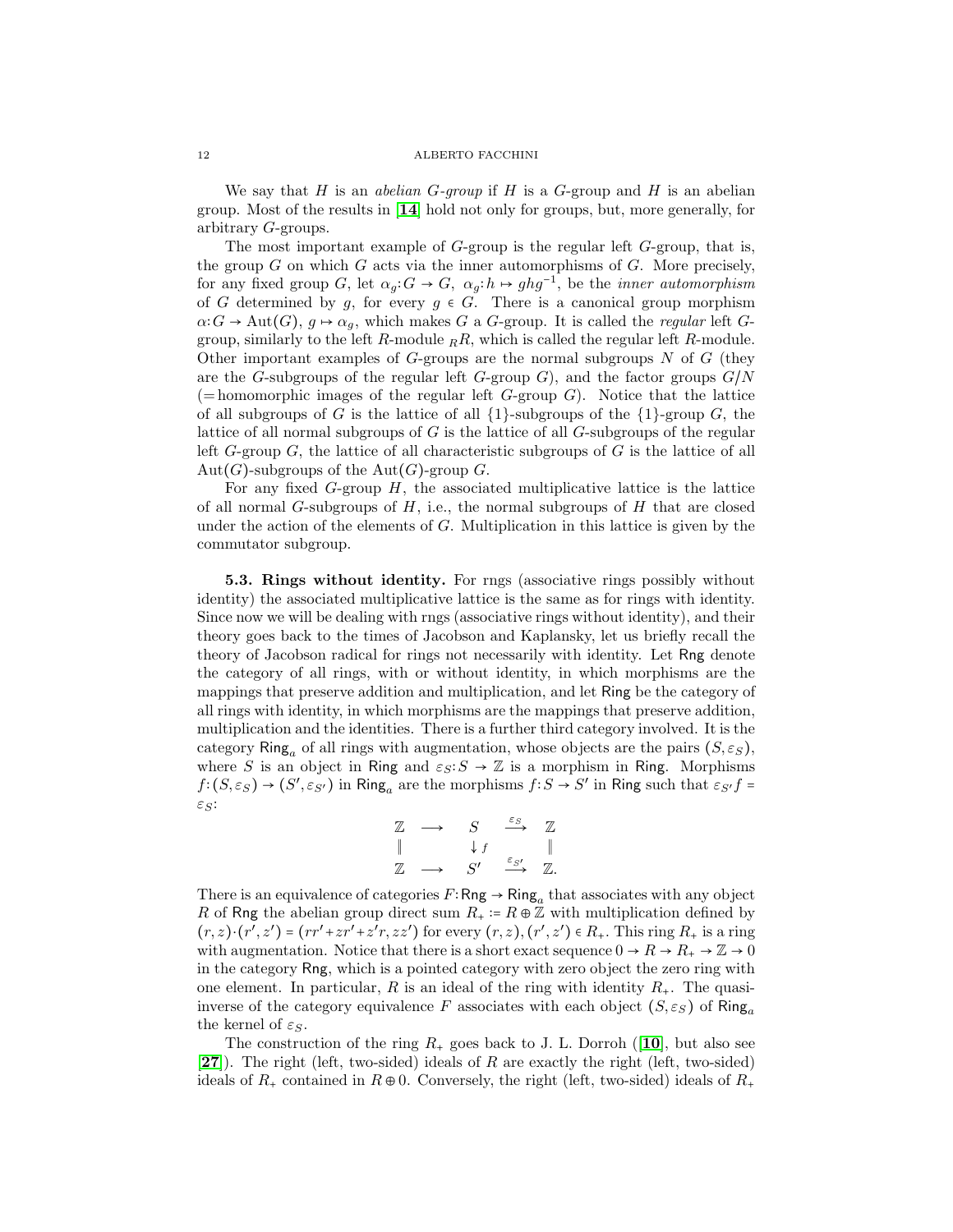are all of the form  $K = \{ (-r, a) | r \in J, a \in A, \varphi(r) = a + Z \}$ , where  $Z \leq A$  are ideals of the ring of integers  $\mathbb{Z}$ , J is a right (left, two-sided, resp.) ideal of R, and  $\varphi: J \to A/Z$  is a morphism in the category Rng.

Given any left module over a rng R, that is, a pair  $(M, \lambda)$ , where M is an additive abelian group and  $\lambda: R \to \text{End}(M)$  is a morphism in Rng, then  $\lambda$  extends uniquely to a morphism  $\lambda_{+}:R_{+}\to \text{End}(M)$  in Ring. This assignement defines a category isomorphism between the categories  $Mod-R$  and  $Mod-R_+$ .

A similar situation occurs in several different settings. For instance, let G be a group. Then we can associate with every  $G$ -group  $(H, \varphi)$  the semidirect product  $H \rtimes G$ , getting an equivalence between the category G-Grp of G-groups and the category G-Sdp of all G-semidirect products. The objects of G-Sdp are the triples  $(P, \alpha, \beta)$ , where P is a group and  $\alpha$ :  $G \rightarrow P$ ,  $\beta$ :  $P \rightarrow G$  are morphisms such that the composite mapping  $\beta \alpha$  is the identity automorphism  $id_G$  of the group G. The morphisms from  $(P, \alpha, \beta)$  to  $(P', \alpha', \beta')$  in G-Sdp are all group morphisms  $a: P \to P'$ which make the diagram

$$
\begin{array}{ccc}\nG & \xrightarrow{\alpha} & P & \xrightarrow{\beta} & G \\
\parallel & & \downarrow{a} & & \parallel \\
G & \xrightarrow{\alpha'} & P' & \xrightarrow{\beta'} & G\n\end{array}
$$

commute. Here the vertical arrows on the right and on the left are the identity morphism  $id_G$  of G. Thus the diagram commutes if and only if  $a\alpha = \alpha'$  and  $β'a = β$ . The category G-Sdp is the category of pointed objects over the G-group G (Borceux [[8](#page-16-6), page 28]; also see [[5](#page-16-4)]). Let  $(H, \varphi)$  be a G-group. Let P be the semidirect product  $H \rtimes G$ , that is, the cartesian product  $H \times G$  with the operation defined by  $(h_1, g_1)(h_2, g_2) = (h_1\varphi(g_1)(h_2), g_1g_2)$ . Let  $\alpha: G \to P$  and let  $\beta$ :  $P \to G$  be defined by  $\alpha(g) = (1, g)$  and  $\beta(h, g) = g$ . Then  $\alpha$  and  $\beta$  are group morphisms and  $\beta \alpha = id_G$ , so that  $(P, \alpha, \beta)$  is an object of G-Sdp.

If  $(H, \varphi)$  and  $(H', \varphi')$  are G-groups,  $(P, \alpha, \beta)$  and  $(P', \alpha', \beta')$  are the corresponding objects in G-Sdp and  $f:(H,\varphi) \to (H',\varphi')$  is a G-group morphism, define  $\widetilde{f}:P=H\rtimes G\to P'=H'\rtimes G$  by  $\widetilde{f}(h,g)=(f(h),g)$  for every  $(h,g)\in P=H\rtimes G$ . Then  $\widetilde{f}$  is a morphism in the category G-Sdp. The assignments  $(H, \varphi) \mapsto (P, \alpha, \beta)$  and  $f \mapsto \tilde{f}$  define a category equivalence  $F: G$ -Grp  $\rightarrow G$ -Sdp (see [[8](#page-16-6), Proposition 5.7] or  $[5, 4.1]$  $[5, 4.1]$  $[5, 4.1]$ .

An even clearer analogy is with the category of  $k$ -algebras. Let  $k$  be a commutative ring with identity. Recall that a  $k$ -algebra  $R$  is a ring that is also a  $k$ -module  $R_k$ , and in which  $(rs)\lambda = (r\lambda)s = r(s\lambda)$  for every  $r, s \in R$  and  $\lambda \in k$ . When R is a ring with identity, this is equivalent to the existence of a morphism  $\alpha: k \to R$  in Ring with  $\alpha(k)$  contained in the center of R. An augmented k-algebra is a triple  $(R, \alpha, \beta)$ , where R is a ring with identity and  $\alpha: k \to R$ ,  $\beta: R \to k$  are morphisms in Ring with  $\alpha(k) \subseteq Z(R)$  and  $\beta \alpha = id_k$ , the identity automorphism of the ring k. For any k-algebra R (with or without identity) it is clear how to give  $R_+ \coloneq R \oplus k$ a structure of augmented  $k$ -algebra with identity. There is a short exact sequence  $0 \to R \to R_+ \to k \to 0$  in the pointed category of all k-algebras.

Let us go back to rngs. On any rng  $R$  it is possible to define the operation  $x \circ y = x + y + xy$  [[23](#page-17-14), p. 85]. Then  $(R, \circ)$  is a multiplicative monoid with the additive zero  $0_R$  of the ring R as its identity. The Jacobson radical  $J(R)$  of R is the set of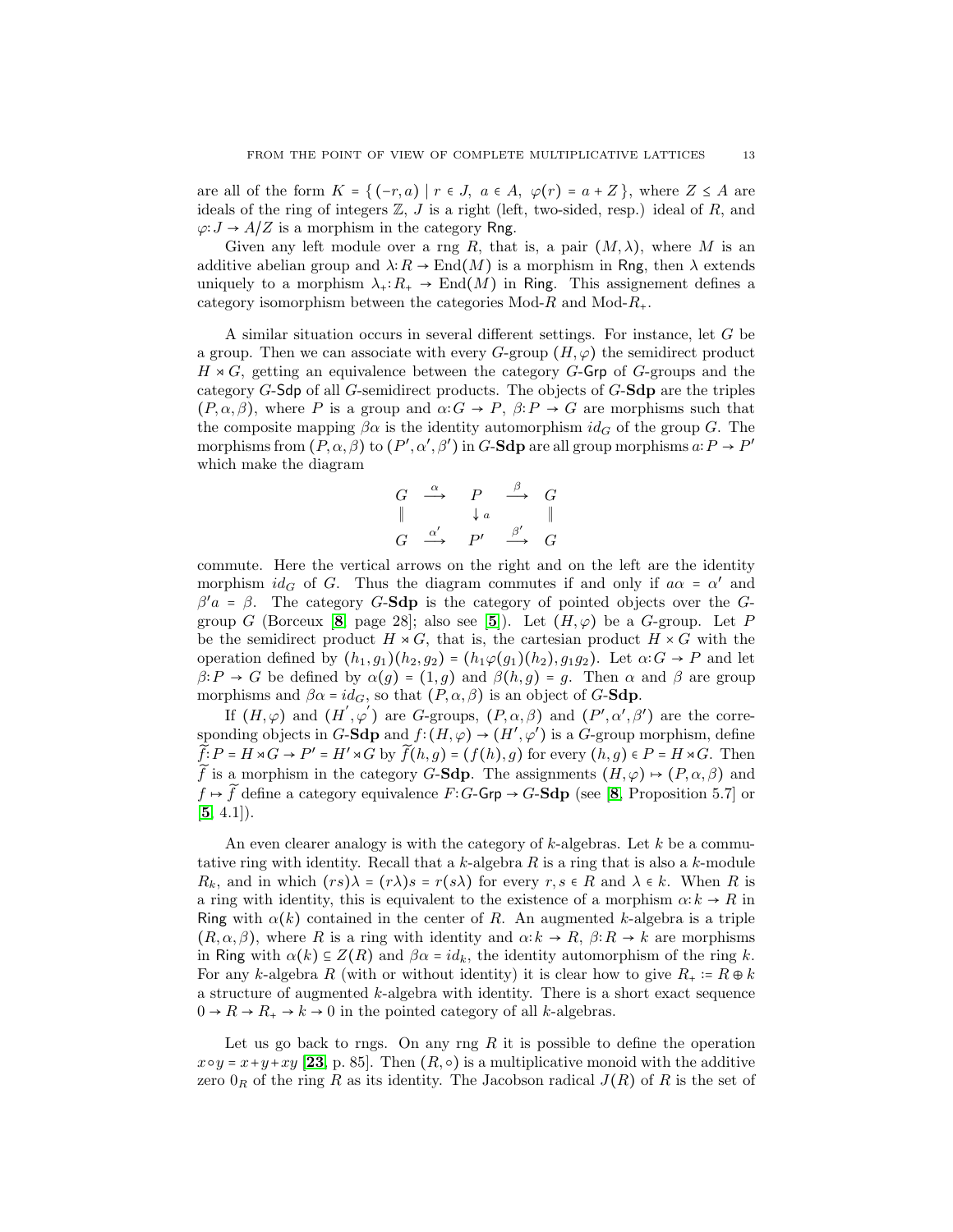all  $x \in R$  such that  $yx$  is left invertible in  $(R, \circ)$  for all  $y \in R$  (equivalently, the set of all  $x \in R$  such that  $xy$  is right invertible in  $(R, \circ)$  for all  $y \in R$ ). The ideal  $J(R)$ is contained in the group of units of the monoid  $(R, \circ)$ . For any rng R, one has that  $J(R_+) = J(R) \oplus 0$ .

Clearly, the mapping  $\psi: S \to S$ ,  $\psi: x \mapsto 1+x$ , is a monoid isomorphism of the monoid  $(S, \circ)$  onto the monoid  $(S, \cdot)$  for every ring S. In particular,  $\varphi(J(S)) \subseteq$  $\varphi(U(S, \circ)) = U(S, \cdot)$  for any ring S, and  $\varphi(J(R)) = \varphi(J(R_+)) \subseteq \varphi(U(R_+,\circ)) =$  $U(R_+,\cdot)$ . (More precisely,  $J(S)$  is the largest of all the ideals I of a ring S such that  $\varphi(I) \subseteq U(S, \cdot)$ .) This will be useful in the next subsection, devoted to braces.

5.4. Braces. Following Drinfeld [[11](#page-17-15)], a set-theoretic solution of the Yang-Baxter equation is a pair  $(X, r)$ , where X is a set and  $r: X \times X \to X \times X$  is a bijection such that

$$
(r \times id)(id \times r)(r \times id) = (id \times r)(r \times id)(id \times r).
$$

Rump [[29](#page-17-16)] proved that there is a connection between radical rings and settheoretic solutions of the Yang-Baxter equation. A radical ring is a rng  $R$  for which  $R = J(R)$ . Hence a rng R is a radical ring if and only if the monoid  $(R, \circ)$  is a group, and for such a ring  $R$ , the mapping

$$
r: R \times R \to R \times R, \quad r(x, y) = (xy + y, (xy + y)' \circ x \circ y),
$$

where  $z'$  denotes the inverse of  $z$  with respect to the operation  $\circ$ , is a non-degenerate solution of the Yang-Baxter equation such that  $r^2 = id_{R \times R}$ .

Rump [[29](#page-17-16)] generalized this to braces, and braces were generalized in 2017 to skew braces by L. Guarnieri and L. Vendramin [[17](#page-17-17)]. A (left) skew brace is a triple  $(A, \circ, *)$ , where  $(A, \circ)$  and  $(A, *)$  are groups (not necessarily abelian) such that

$$
a \circ (b * c) = (a \circ b) * a^{-1} * (a \circ c)
$$

for every  $a, b, c \in A$ . Here  $a^{-1}$  denotes the inverse of a in the group  $(A, *)$ . The inverse of a in the group  $(A, \circ)$  will be denoted by a'. Notice the similarity between this definition and the definition of a left near-ring with identity  $(N, *, \cdot)$ , where  $(N, *)$  is a group (not necessarily abelian),  $(N, \cdot)$  is a monoid, and  $a(b*c) = ab*ac$ . From the next Lemma we will see the close relation between left skew braces and G-groups.

For every skew brace  $(A, \circ, *)$ , the mapping

$$
r: A \times A \to A \times A, \quad r(x, y) = (x^{-1} * (x \circ y), (x^{-1} * (x \circ y))' \circ x \circ y),
$$

is a non-degenerate set-theoretic solution of the Yang-Baxter equation ([[17](#page-17-17), Theorem 3.1 and  $[21, p. 96]$  $[21, p. 96]$  $[21, p. 96]$ .

<span id="page-13-0"></span>LEMMA 5.1. [[6](#page-16-7)] *Let* A *be a skew brace. Then*  $\lambda: (A, \circ) \to \text{Aut}(A, *)$ *, given by*  $\lambda: a \mapsto \lambda_a$ , where  $\lambda_a(b) = a^{-1} * (a \circ b)$ , is a well-defined group homomorphism.

In other words, for any skew brace  $(A, \circ, *)$ , we have that  $(A, *)$  is an  $(A, \circ)$ group with respect to the action  $\lambda: (A, \circ) \to \text{Aut}(A, \ast)$  described in the statement of Lemma [5.1.](#page-13-0) Conversely, suppose that a set A has two group structures  $(A, \circ)$ and  $(A, *)$  and that  $(A, *)$  is an  $(A, \circ)$ -group with respect to the action  $\lambda: (A, \circ) \rightarrow$ Aut(A, \*), defined by  $\lambda: a \mapsto \lambda_a$ , where  $\lambda_a(b) = a^{-1} * (a \circ b)$ . Then the fact that each  $\lambda_a$  is an automorphism yields that  $\lambda_a(b*c) = \lambda_a(b) * \lambda_a(c)$ , i.e.,  $a^{-1} * (a \circ (b * c)) =$  $a^{-1} * (a \circ b) * a^{-1} * (a \circ c)$ , from which  $a \circ (b * c) = (a \circ b) * a^{-1} * (a \circ c)$ . Hence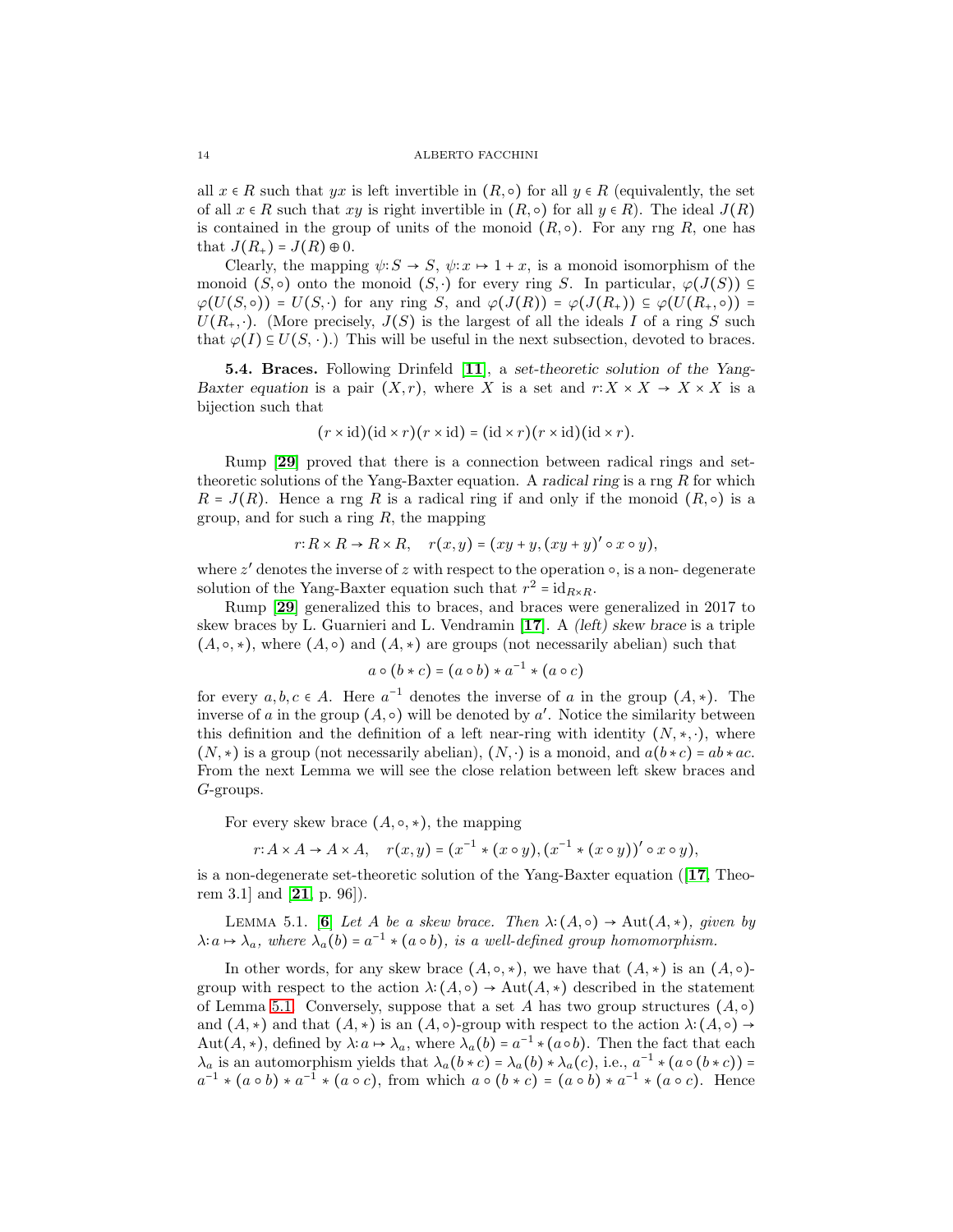braces are exactly those particular G-groups  $(H, \lambda)$  for which  $G = H$  as sets, and the action  $\lambda$  is defined by  $\lambda_a(b) = a^{-1} * (a \circ b)$ .

The semidirect product corresponding to such an  $(A, \circ)$ -group  $(A, \ast)$  is the group  $P = (A, \star) \star (A, \circ),$  i.e., the cartesian product  $P = A \times A$  with group operation defined by

<span id="page-14-0"></span>(5.1) 
$$
(a_1, a_2) \cdot (b_1, b_2) = (a_1 * a_2^{-1} * (a_2 \circ b_1), a_2 \circ b_2).
$$

Conversely, given two group structures  $(A, \circ)$  and  $(A, *)$  on the same set A such that  $P = A \times A$  with the operation as in [\(5.1\)](#page-14-0) is a group, then  $(A, \circ, *)$  is a left skew brace. This proves that left skew braces are particular groups: they are the groups G for which there is a normal subgroup  $A \trianglelefteq G$  and a bijection  $\alpha: G/A \to A$ with suitable properties. (The two group structures on  $A$  are the original one as a subgroup of G and the one brought from  $G/A$  via the bijective 1-cocycle  $\alpha$ .)

The original definition of brace given by Rump was that with  $(A, *)$  an additive abelian group. Henca a brace is an abelian group  $(A,+)$  that is also a group  $(A, \circ)$ with a monoid morphism  $\lambda'(A, \circ) \to \text{End}(A) \times \mathbb{Z}$  whose image is contained in  $\text{End}(A) \times \{1\}$ . Notice the similarity with the definition of k-algebra: Given a *commutative* ring k, a k-algebra is a ring A with a ring morphism  $\lambda: k \to A$  whose image is contained in the center A. Viewing a left skew brace  $(A, \circ, *)$  as the corresponding semidirect product  $P = (A, \star) \times (A, \circ)$  with the group operation [\(5.1\)](#page-14-0) suggests us that the correct notion of action of a left skew brace  $(A, \circ, *)$  over a group  $H$  is that of  $P$ -group  $H$ . Cf. [[28](#page-17-19)].

Notice that the group  $U(E \times \mathbb{Z})$  of units of any ring  $E \times \mathbb{Z}$  with identity and with an augmentation  $\mathbb{Z} \to E \times \mathbb{Z} \to \mathbb{Z}$  has a subgroup  $U(E \times \mathbb{Z}) \cap (E \times \{1\})$  of index 2. When E already has an identity, then there is a unique morphism  $u: E \times \mathbb{Z} \to E$  of rings with identity that extends the identity morphism  $E \to E$ . Thus, for a brace A, one has the composite monoid morphism  $\lambda := u \circ \lambda' : A \to \text{End}(A)$  (cf. Lemma [5.1\)](#page-13-0).

For a skew brace  $(A, \circ, *)$ , and more generally for any group  $(A, *)$ , we don't have a ring End( $A$ , +) anymore, but a nearring  $M(A, \star)$ , consisting of all mappings  $A \rightarrow A$ . Addition is defined by  $(f+q)(a) = f(a)*q(a)$ , multiplication is composition of mappings, the zero element is the zero map, i.e., the mapping which takes every element of A to the identity element of  $(A, *)$ , the additive inverse  $-f$  of  $f \in M(G)$ is  $(-f)(a) = (f(a))^{-1}$  (inverse of  $f(a)$  in the group  $(A, *)$ ) for all  $a ∈ A$ , the identity of the nearring is the identity mapping  $\iota_A: A \to A$ . For the nearring  $M(A, *)$  it is also possible to construct its Dorroh extension as in [[32](#page-17-20)], because  $M(A,*)$  trivially satisfies condition (BC): the Dorroh extension is the cartesian product  $M(A, *) \times \mathbb{Z}$ with addition and multiplication defined by

$$
(f,a) + (g,b) = (f + a\iota_A + g - a\iota_A, a+b)
$$

$$
(f,a)(g,b) = ((f + a\iota_A)(g + b\iota_A) - (ab)\iota_A, ab).
$$

As in [[32](#page-17-20)], it is easy to verify that  $M(A, *) \times \mathbb{Z}$  is a nearring with additive identity  $(0, 0)$ , multiplicative identity  $(0, 1)$ , and the additive inverse of  $(f, a)$  is  $(-a_{\mathcal{A}} - a_{\mathcal{A}})$  $f + a\iota_A, -a$ . Then  $\mathbb{Z} \to M(A, *) \times \mathbb{Z} \to \mathbb{Z}$  is an augmented nearring with identity. The kernel of the augmentation  $M(A, \star) \times \mathbb{Z} \to \mathbb{Z}$ ,  $(f, a) \mapsto a$ , is the two-sided ideal  $\{(f, 0) \mid f \in M(A, *) \}$  of  $M(A, *) \times \mathbb{Z}$ , and is a nearring isomorphic to  $M(A, *)$ . There is a surjective nearring morphism  $M(A, \star) \times \mathbb{Z} \to M(A, \star), (f, a) \mapsto f + a\iota$ . We will continue in this direction in a next paper, now we go back to the presentation of a skew brace as a semidirect product  $P$  of groups, in order to introduce left skew brace morphisms and ideals of braces.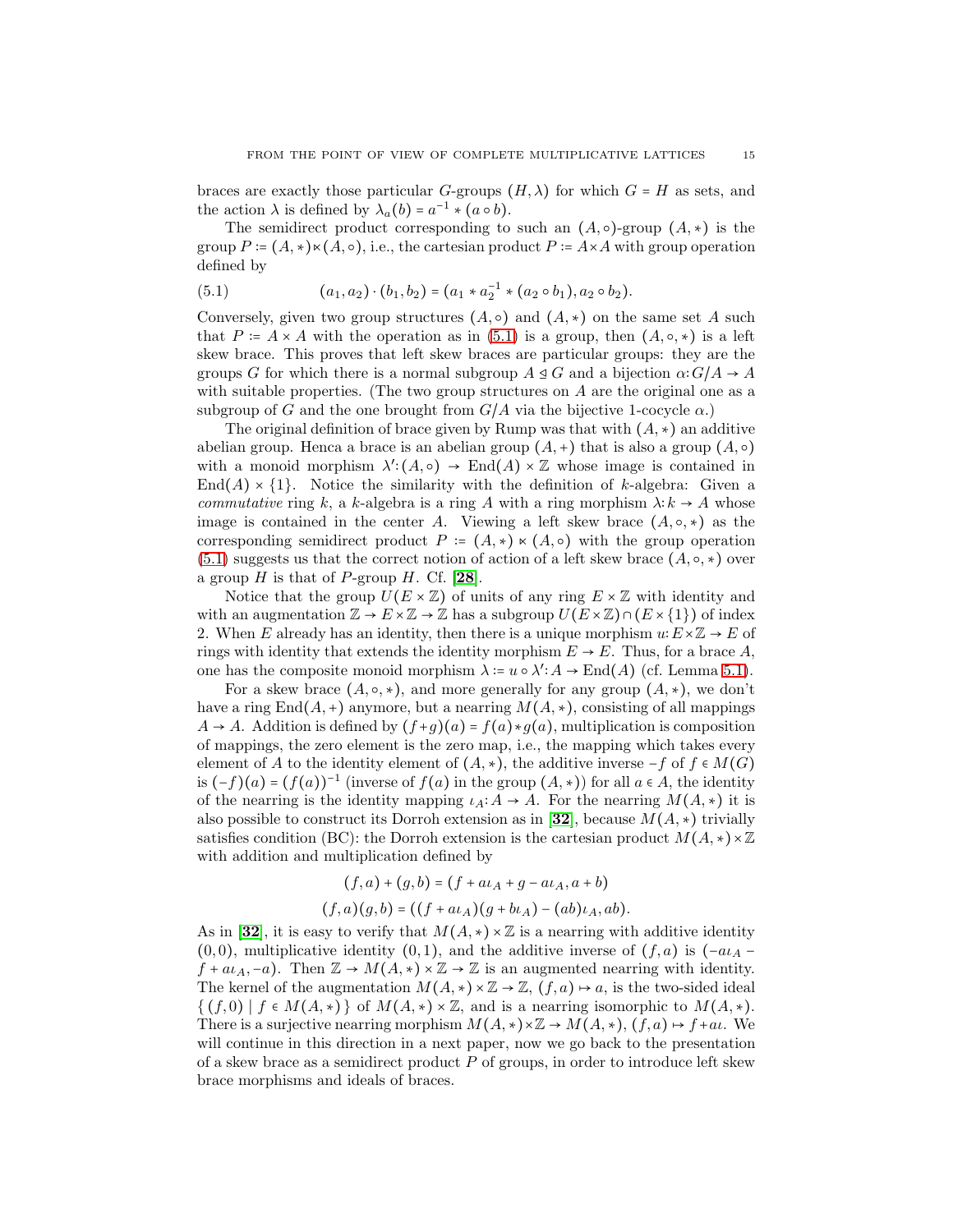A morphism of skew braces is a mapping  $f: A \to A'$  such that  $f(a \circ b) = f(a) \circ f(b)$ and  $f(a * b) = f(a) * f(b)$  for every  $a, b \in A$ . Every such morphism  $f: A \to A'$  induces a corresponding group morphism  $f \times f : P = A \times A \rightarrow P' = A' \times A', (f \times f)(a, b) =$  $(f(a), f(b))$ . Since  $(A, \circ)$  and  $(A, *)$  have the same identity, the group morphisms  $f:(A,\circ)\to(A,\circ)$  and  $f:(A,\star)\to(A,\star)$  have the same kernel I, which is a normal subgroup both in  $(A, \circ)$  and in  $(A, *)$ . The kernel of  $f \times f : P = A \times A \rightarrow P' = A' \times A'$ is  $I \times I$ . The assignements  $(A, \circ, \ast) \mapsto P = (A, \ast) \times (A, \circ)$  and  $f \mapsto f \times f$  define a faithful functor of the category of left skew braces into the category of groups. This allows us to view left skew braces as groups and suggests us the definition of kernel of a left skew brace morphism  $f: A \to A'$  and of factor skew brace, getting a left skew brace isomorphism  $(A/I, *) \times (A/I, \circ) \rightarrow (f \times f)(P)$ , as follows. The *kernel* of a left skew brace morphism  $f: A \to A'$  is the inverse image  $f^{-1}(1_A)$  of the identity  $1_A$  of  $(A, \circ)$ , (which coincides with the identity of  $(A, \ast)$ ).

An *ideal* of a skew brace A is a normal subgroup I both of  $(A, \circ)$  and  $(A, *)$ such that  $I \circ a = I * a$  for every  $a \in I$ . Notice that this implies that the factor groups of  $(A, \circ)$  and  $(A, *)$  modulo I coincide as sets. Also notice that  $I \circ a = I * a$  for every  $a \in A$  if and only if, for every  $a, b \in A$ , one has  $a * b^{-1} \in I$  if and only if  $a \circ b' \in I$ . Equivalently, if and only if  $(x * a) \circ a' \in I$  and  $(x \circ a) * a^{-1} \in I$  for every  $x \in I$  and every  $a \in A$ . The semidirect product corresponding to the quotient left skew brace  $A/I$  is  $(A/I, *) \ltimes (A/I, \circ).$ 

As far as the representation of a left skew brace as a G-group is concerned, i.e., as a  $(A, \circ)$ -group  $(A, \ast)$ , notice that if I is an ideal of the left skew brace A, then I is a normal  $(A, \circ)$ -subgroup of  $(A, \ast)$ , so that the group morphism  $\lambda: (A, \circ) \rightarrow$ Aut( $A, \star$ ) induces a group morphism  $(A, \circ) \to \text{Aut}(A/I, \star)$ . But now I is contained in the kernel of this morphism  $(A, \circ) \to \text{Aut}(A/I, \star)$ , which therefore induces a group morphism  $\overline{\lambda}: (A/I, \circ) \to \text{Aut}(A/I, *)$ .

For any fixed left skew brace A, there is a canonical one-to-one correspondence between the set of all ideals of the left skew brace A and the set of all equivalence relations on the set A compatible with both the operations  $\circ$  and  $\star$  (i.e., the equivalence relations ∼ on the set A such that, for every  $a, b, c, d \in A$ ,  $a \sim b$  and  $c \sim d$ imply  $a \circ c \sim b \circ d$  and  $a * c \sim b * d$ . Given any ideal I of the left skew brace A, the corresponding equivalence relation on A is  $\sim_I$ , defined, for every  $a, b \in A$ , by  $a \sim_I b$  if  $a^{-1} * b \in I$  (equivalently, if  $a' \circ b \in I$ ; notice that the equivalence classes of A modulo ∼<sub>I</sub> are the cosets  $a * I = I * a = a \circ I = I \circ a$ . Conversely, if ∼ is an equivalence relation on A compatible with both the operations  $\circ$  and  $\star$ , then the corresponding ideal of A is the equivalence class of  $1_A$  modulo ∼.

Any intersection of ideals is an ideal, so that we get a complete lattice  $\mathcal{I}(A)$  of ideals for any skew brace  $A$ . In particular, every subset  $X$  of  $A$  generates an ideal, the intersection of the ideals that contain  $X$ . It can be "constructively" described as follows. Given a subset  $X$  of a skew brace  $A$ , consider the increasing sequence  $X_n$ ,  $n \geq 0$ , of subsets of A where  $X_0 = X$ ,  $X_{n+1}$  is the normal closure of  $X_n$  in  $(A, \ast)$  if  $n \equiv 0 \pmod{3}$ ,  $X_{n+1}$  is the normal closure of  $X_n$  in  $(A, \circ)$  if  $n \equiv 1 \pmod{3}$ ,  $X_{n+1} = \bigcup_{a \in A} \lambda_a(X_n)$  if  $n \equiv 2 \pmod{3}$ . The ideal of A generated by X is  $\bigcup_{n \geq 0} X_n$ .

As multiplication in the complete lattice of all ideals of a left skew brace A define as product of two ideals I and J of A the ideal of the skew brace A generated by  $\pi_1([I \times I, J \times J]_P) \cup \pi_2([I \times I, J \times J]_P)$ , where  $[I \times I, J \times J]_P$  is the commutator in P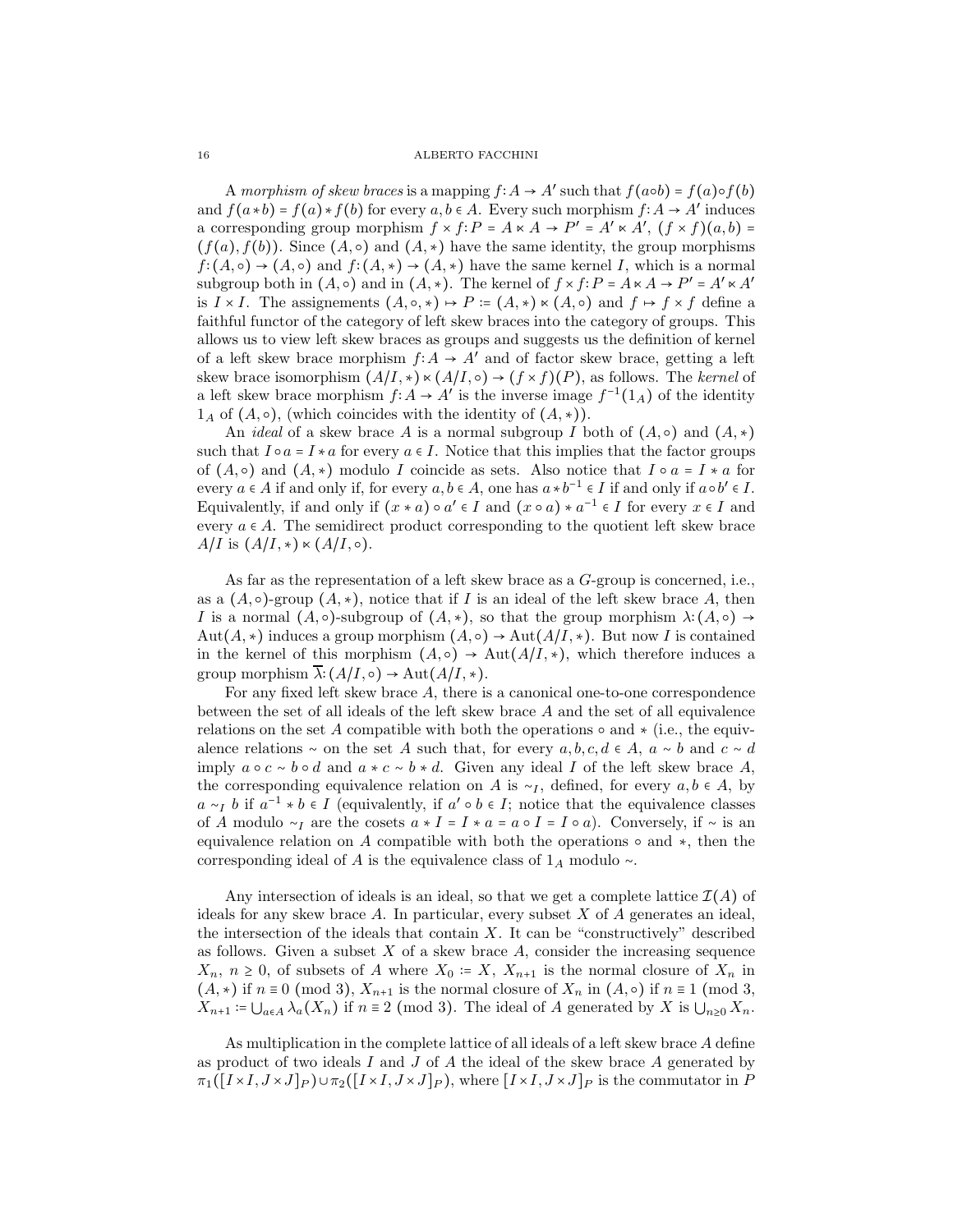of its normal subgroups  $I \times I$  and  $J \times J$ , and the mappings  $\pi_i: A \times A \to A$ ,  $i = 1, 2$ , are the two canonical projections. With this operation,  $\mathcal{I}(A)$  becomes a multiplicative lattice. (Notice: these notations and notions differ from similar previous notations and notions in the literature.) For instance, in our terminology a left skew brace is *abelian* if and only if the two operations ○ and ∗ coincide and are commutative. Similarly, the *socle*

$$
(4) \qquad \text{soc}(A) \coloneqq \{ a \in A \mid ba = 0 \text{ for every } b \in A \}
$$

of a brace A as defined in [[29](#page-17-16)] is the *right center* in our terminology. This has been independently observed by Vsevolod Gubarev.)

The notions of prime ideal, solvable, nilpotent, etc., skew braces now become natural. This must be compared with previous notions by Rump (left and right nilpotent braces and radical chains [[29](#page-17-16)]), Rowen (2017, see the first paragraph of Section 4 in  $[21]$  $[21]$  $[21]$ , in  $[7]$  $[7]$  $[7]$ , and  $[21]$ , and will be described in detail in a subsequent paper. But notice that most of these previous notions differ from ours. For instance, the product of two ideals of a left brace  $A$  in [[29](#page-17-16)] is not an ideal of the left brace, but only a subgroup of  $(A, \star)$ , while in our theory the product of two ideals is always necessarily an ideal. Also, the ideal generated by the product of two ideals in the sense of Rump [[29](#page-17-16)] can be different from the product of the two ideals in our sense. For instance, in [[29](#page-17-16), Example 2] one has that  $A^{(3)} = \{0, 111\}$  is not an ideal, while in our notation  $A^{(3)} = A^2 = A^{(4)}$  is always necessarily an ideal, and A is not right nilpotent and not left nilpotent in our sense, but is left nilpotent in the sense of Rump because  $A^{(4)} = 0$ .

Acknowledgements This paper is the result of several conversations and email messages I have exchanged with Professor George Janelidze for the past two years, in particular during the writing of the paper [[13](#page-17-6)]. I am extremely grateful to him. I have learnt a lot of things from him.

### References

- <span id="page-16-2"></span>1. M. Altun-Özarslan and A. Facchini, *The Krull-Schmidt-Remak-Azumaya Theorem for G*groups, in "Rings, Modules and Codes", A. Leroy, C. Lomp, S. López-Permouth and F. Oggier Eds., Contemp. Math. 727, 2019, pp. 25–38.
- <span id="page-16-1"></span>2. D. D. Anderson, "Multiplicative lattices", Dissertation, University of Chicago, 1974.
- 3. D. D. Anderson, Abstract commutative ideal theory without chain condition, Algebra Universalis 6 (1976), 131–145.
- <span id="page-16-3"></span>4. M. J. Arroyo Paniagua and A. Facchini, G-groups and biuniform abelian normal subgroups, Adv. Group Theory Appl. 2 (2016), 79–111.
- <span id="page-16-4"></span>5. M. J. Arroyo Paniagua and A. Facchini, Category of G-groups and its spectral category, Comm. Algebra 45 (4) (2017), 1696–1710.
- <span id="page-16-7"></span>6. D. Bachiller, Extensions, matched products, and simple braces, J. Pure Appl. Algebra 222 (2018), no. 7, 1670–1691.
- <span id="page-16-8"></span>7. D. Bachiller, F. Cedó, E. Jespers and J. Okniński, Asymmetric product of left braces and simplicity; new solutions of the Yang-Baxter equation, Commun. Contemp. Math. 21 (2019), no. 8, 1850042, 30 pp.
- <span id="page-16-6"></span>8. F. Borceux, A survey of semi-abelian categories, in "Galois Theory, Hopf Algebras, and Semiabelian Categories", Janelidze, G., Pareigis, B. and Tholen W. Eds., Fields Inst. Commun., Amer. Math. Soc. (2000), pp. 27–60
- <span id="page-16-0"></span>9. S. Burris and H. P. Sankappanavar, "A course in universal algebra", Graduate Texts in Mathematics, 78. Springer-Verlag, New York-Berlin, 1981. The "Millennium Edition" is available online at https://www.math.uwaterloo.ca/ snburris/htdocs/UALG/univ-algebra2012.pdf
- <span id="page-16-5"></span>10. J. L. Dorroh, Concerning adjunctions to algebras, Bull. Amer. Math. Soc. 38(2) (1932), 85–88.